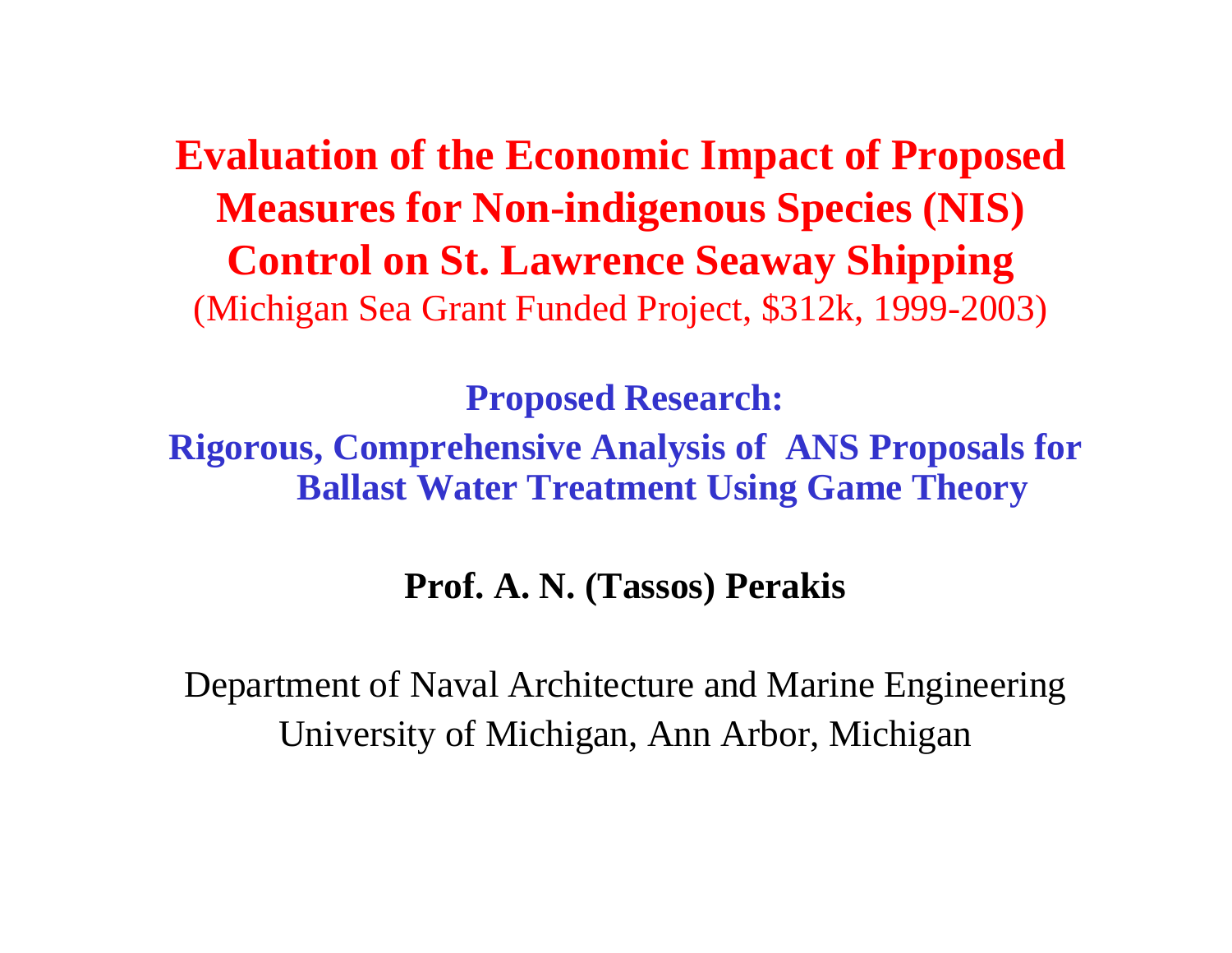### NIS: Non-indigenous Species

- Zebra Mussel
- Asian Clam
- Green Crab
- Damage to the US: \$4 billion annually (Mackey et al., 2000)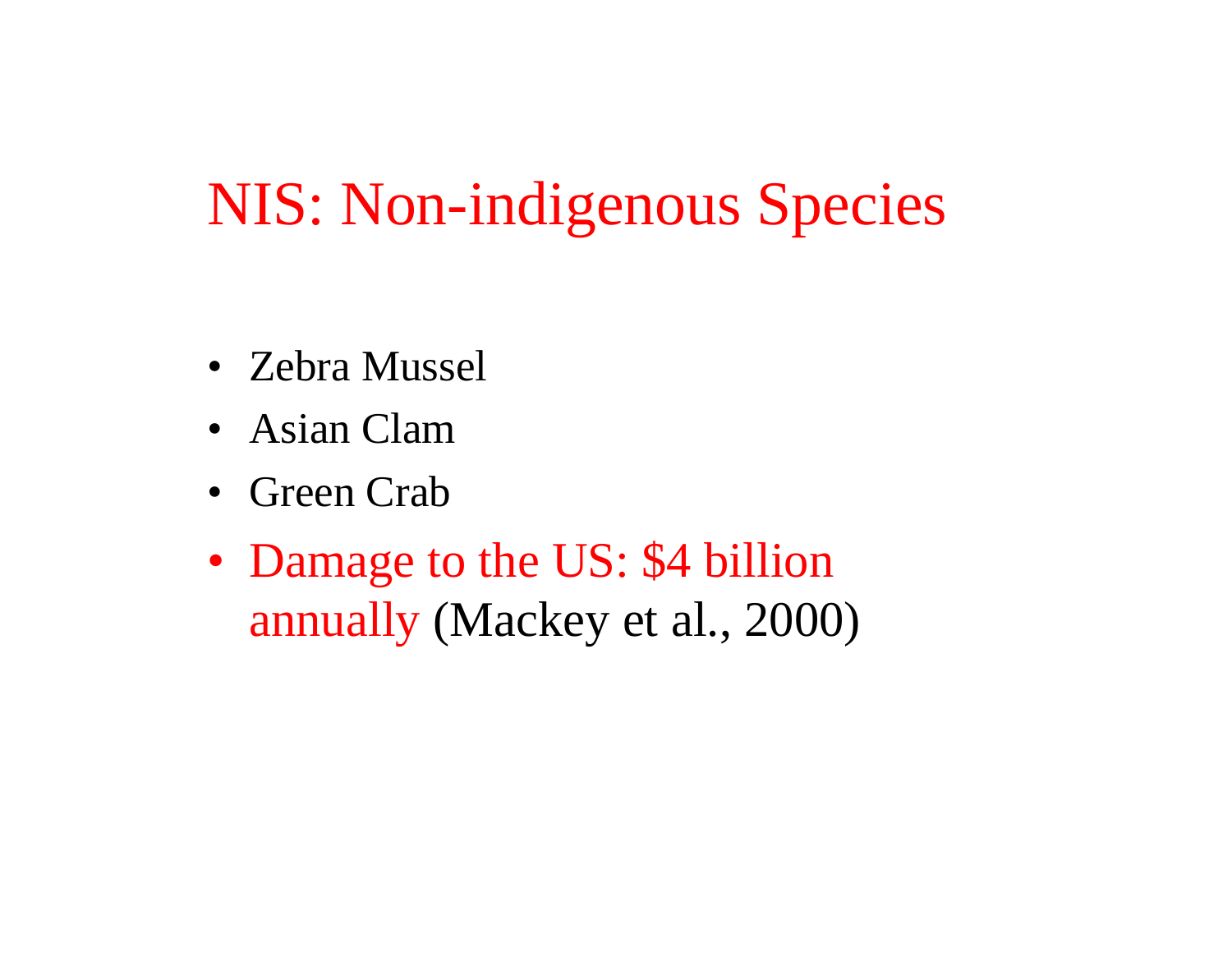### Introduction

- $\bullet$  Problems due to the introduction of NIS
	- –Economic
	- –Ecological
- •Ballast Water (Vector for the introduction and spreading (within the Great Lakes) of invasive marine organisms)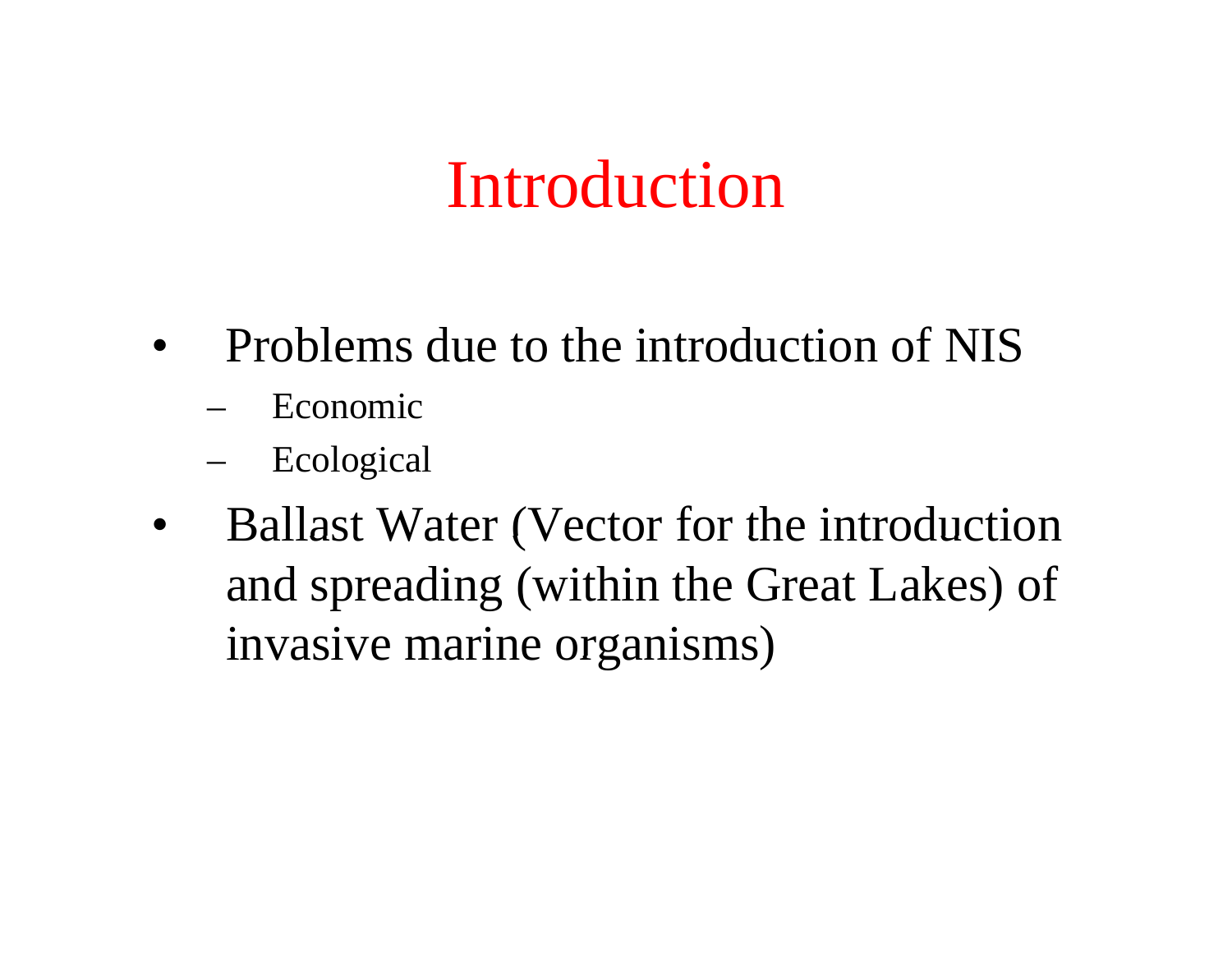### The Problem

- Introduction of NIS control measures requiring ballast water treatment.
- Capital costs incurred from installation of treatment equipment would increase transportation costs (required freight rates (RFR))
- A possible increase in the (*actual*, not "required") marine freight rates may cause modal shifts from the marine transportation mode to other transportation modes.
- Modal shifts could produce several negative sideeffects that significantly affect society as a whole.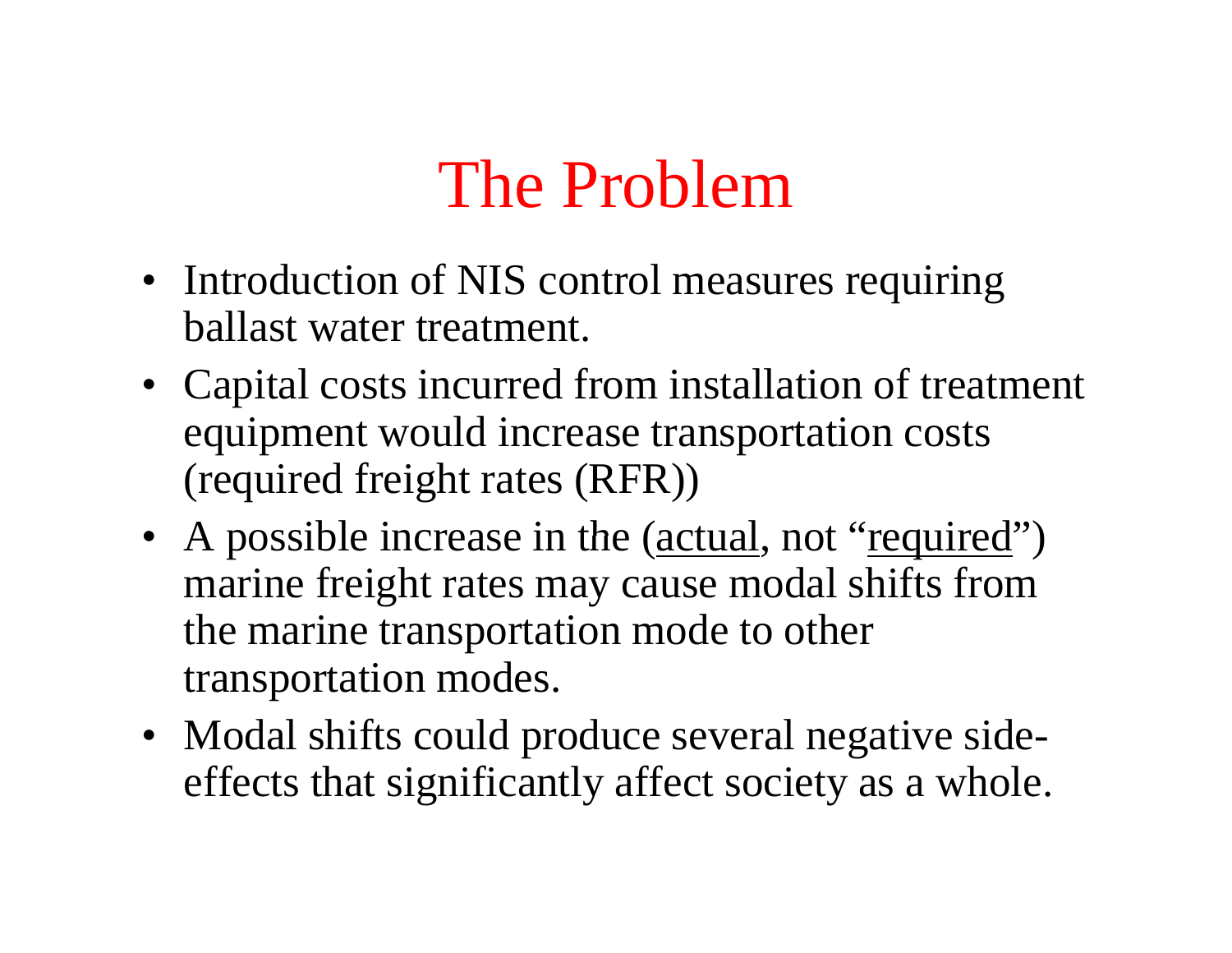### The Goal

Balance the benefits of prevention and control of NIS against overall cost, including the costs of unintended consequences that NIS control may produce, to the economy and to society.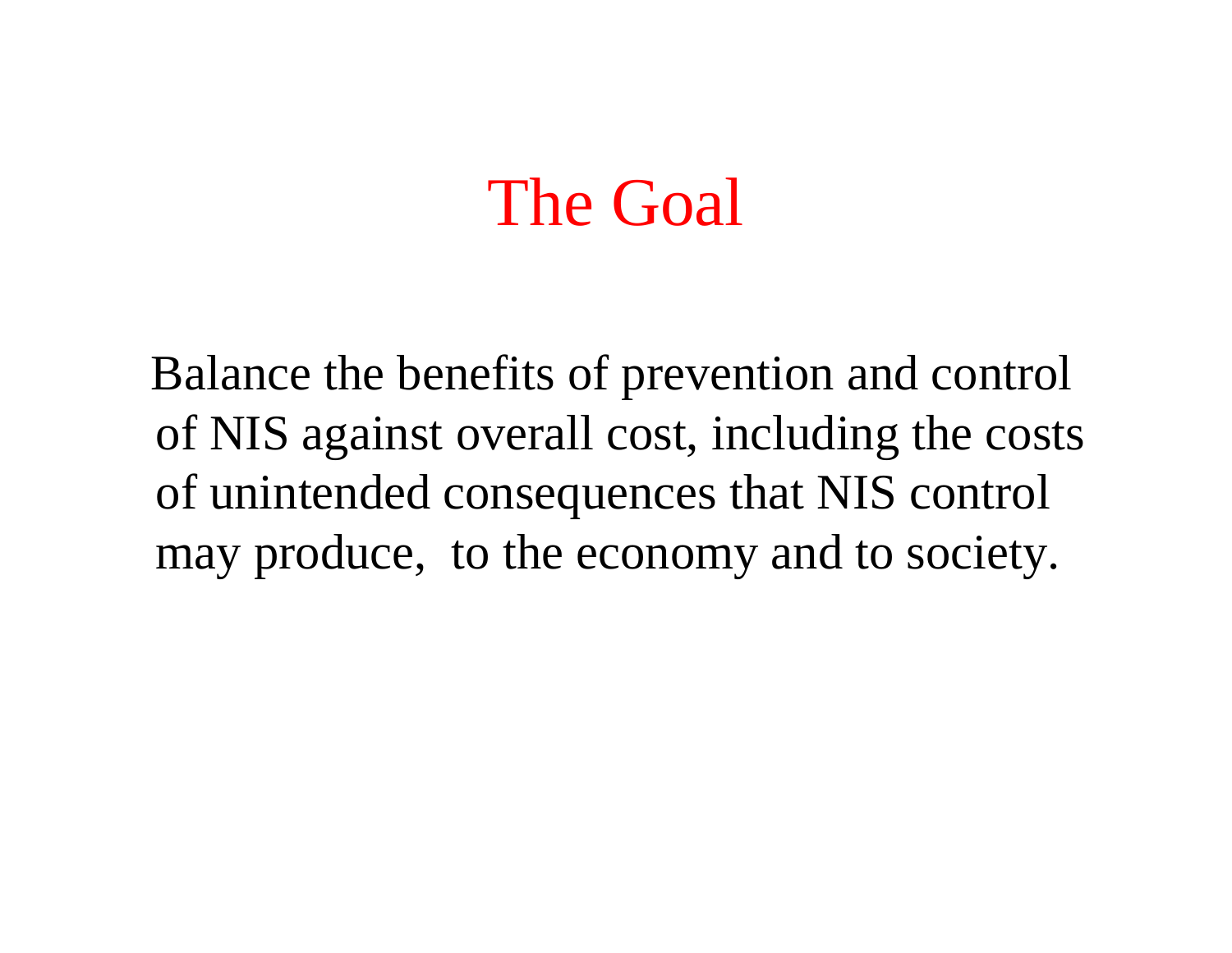### Modeling the Problem

• The decision making process for the legislative body is modeled as a Multiattribute decision problem (MADP).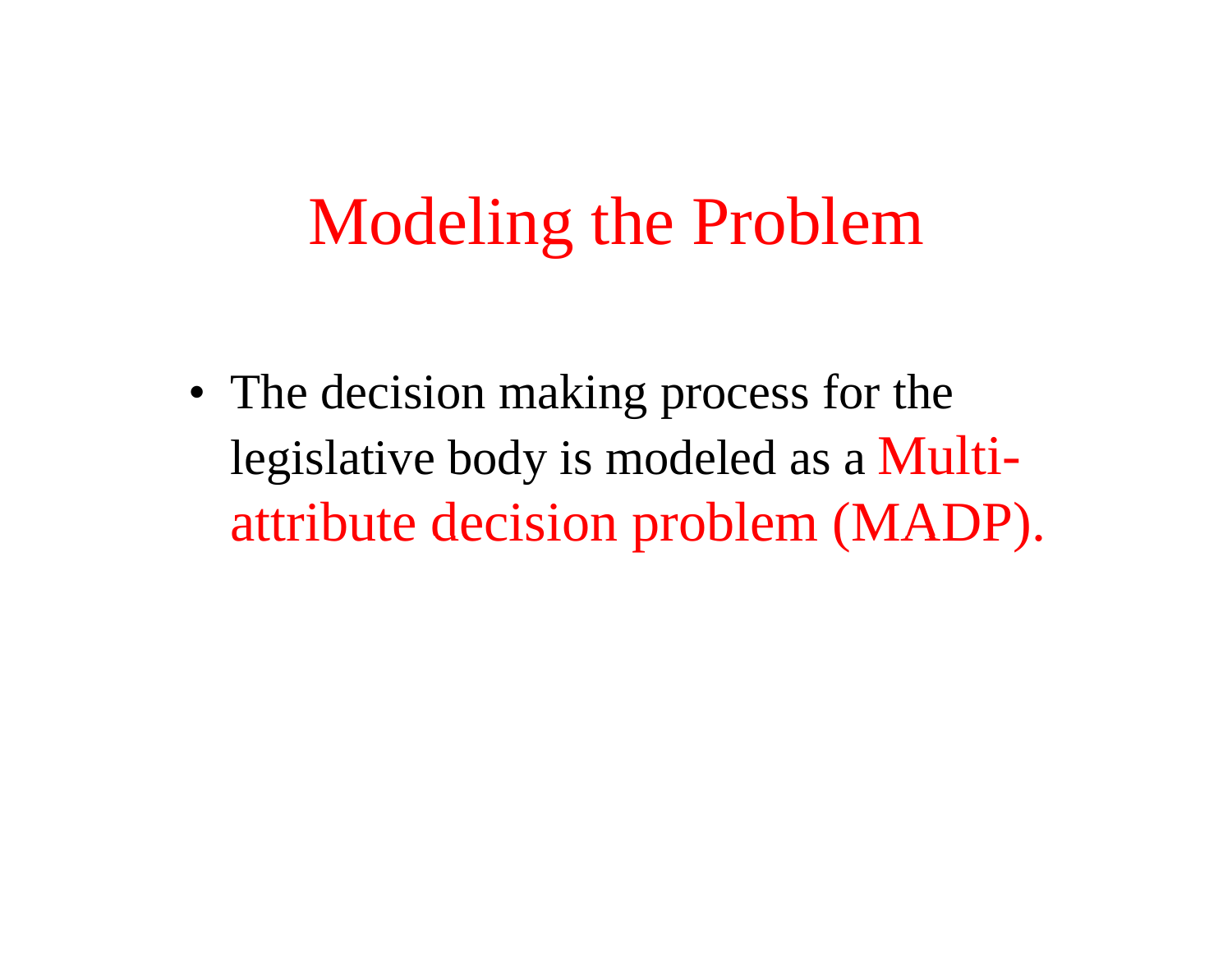### AHP-MADP Scenario

• Three NIS control methods are considered:  $A_1$  – Heat:

raising the NIS requirement to a high level (high RFR increase)

 $A_2$  – Filtration/UV:

raising the requirement to a higher level than A1 (very high RFR increase)

 $A_3$  – Ballast Water Exchange:

raising the requirement to a lower level than  $A1$ (small RFR increase)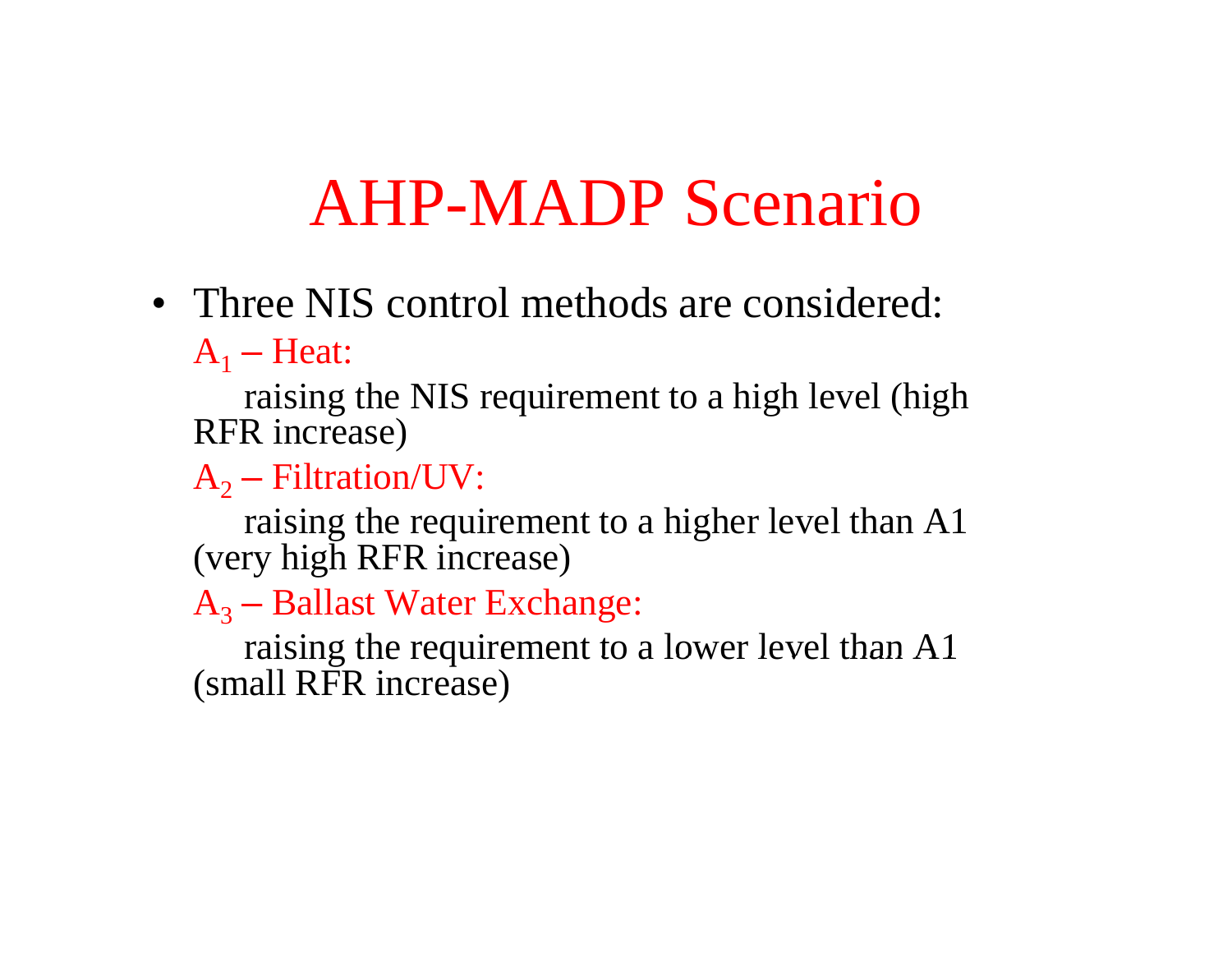### AHP-MADP Scenario, Con'd.

- A certain amount of potash moves from Thunder Bay, ON to Toledo, OH.
- A modal shift (from ship to rail) in the amount shipped (net tons) for each alternative is assumed:

 $A_1$ : 360,000 A  $A_2$ : 480,000  $A_3$ : 180,000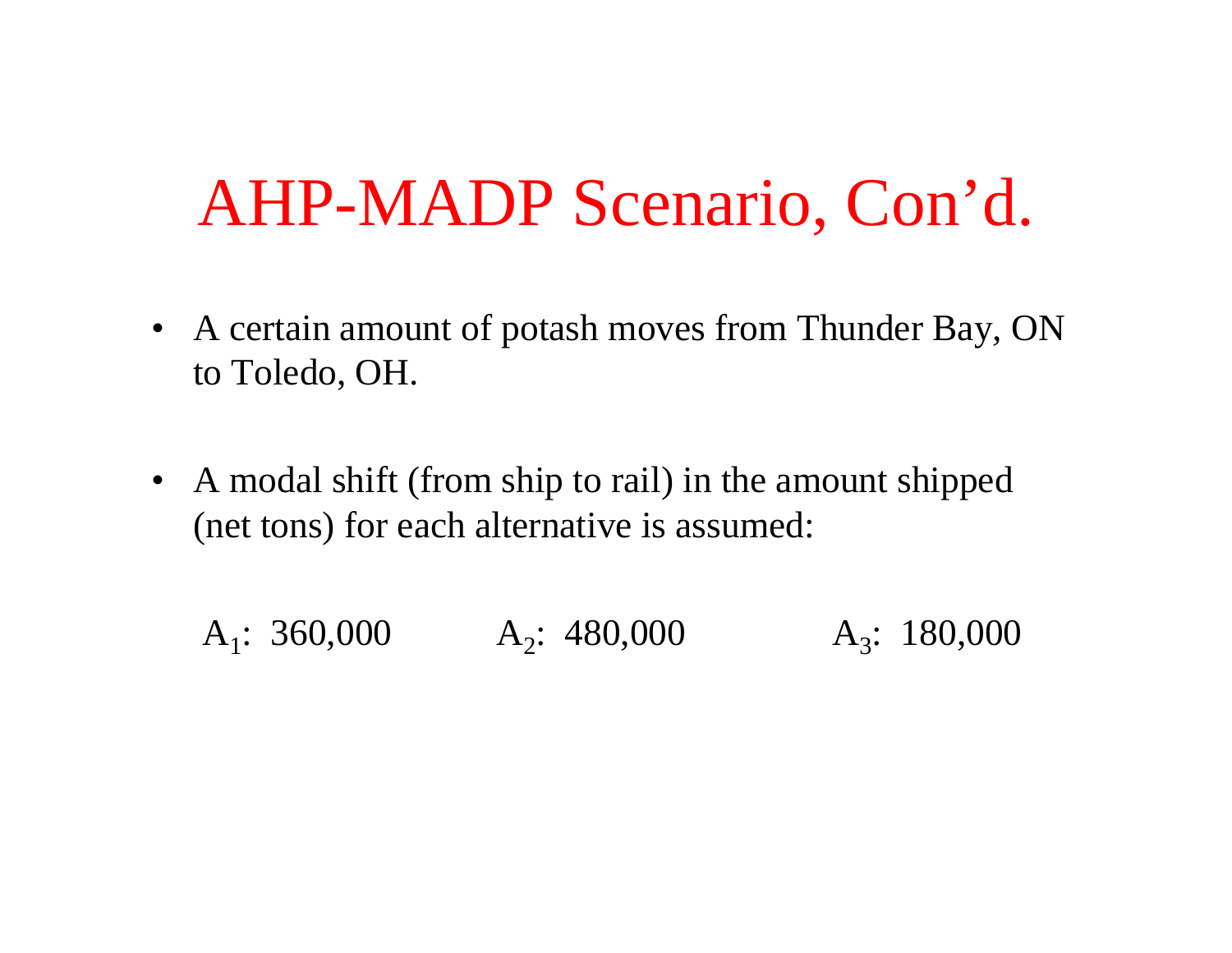### AHP-MADP Scenario, Cont d .

- Six attributes are considered:
	- Transportation Safety
	- Air Pollution
	- Fuel Consumption
	- Shipping Costs
	- NIS control
	- Noise Pollution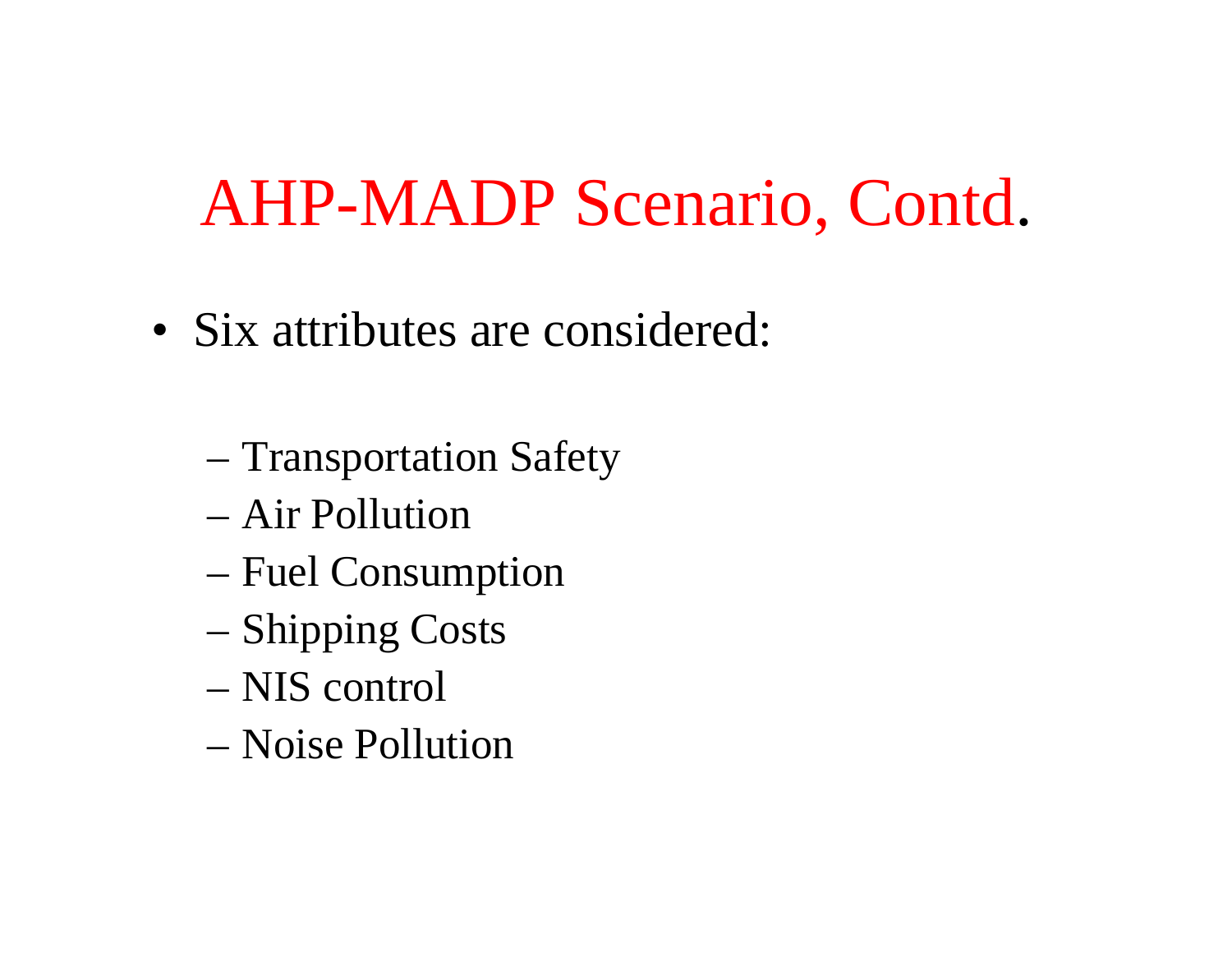### Model of the MADP Problem

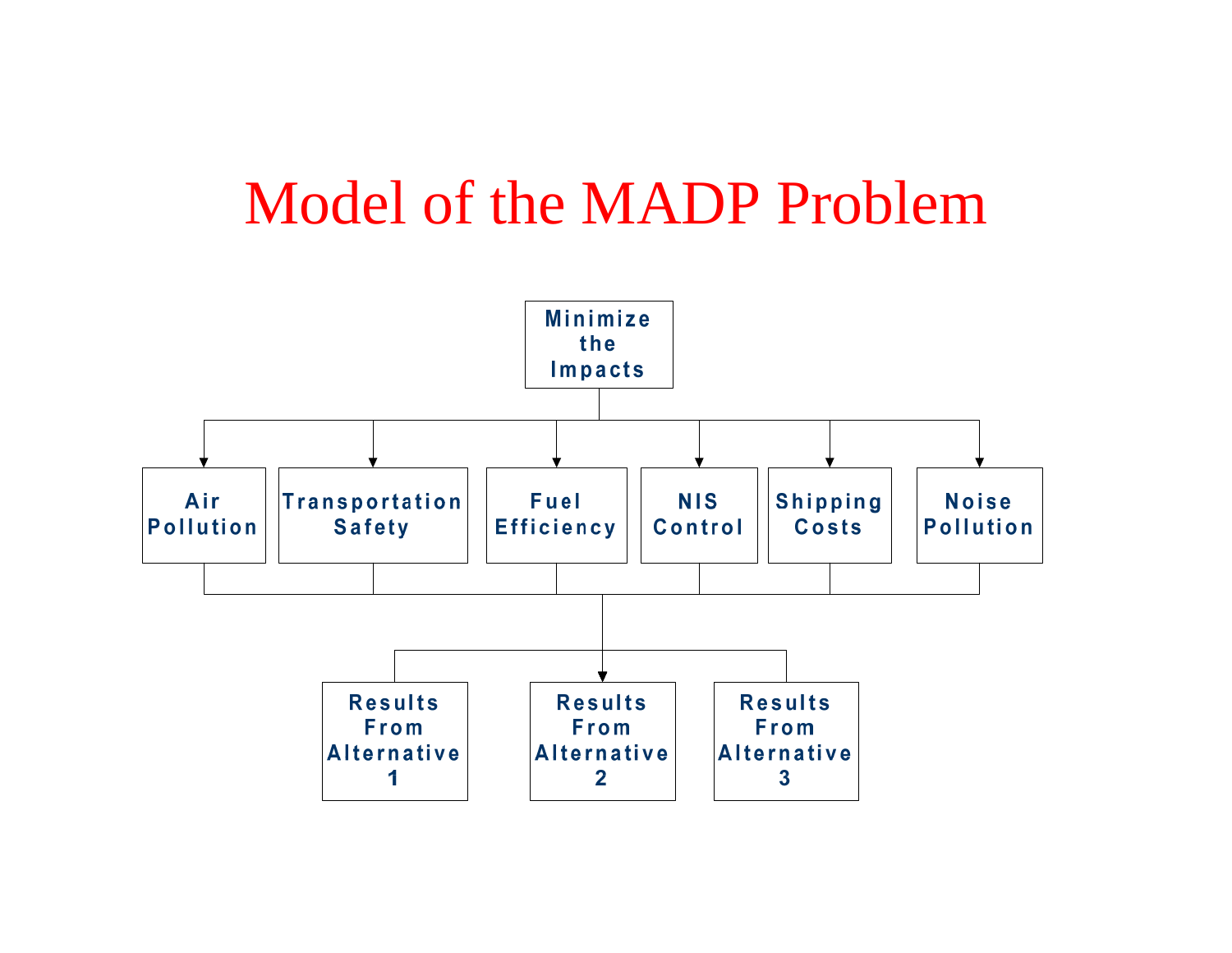# Results of AHP-MADP Modeling

Vector of Six Attribute Evaluation Matrices

|            | <b>Safety</b> | Air              | <b>Fuel</b>        | Shipping     | <b>NIS</b> | <b>Noise</b>               |
|------------|---------------|------------------|--------------------|--------------|------------|----------------------------|
|            |               | <b>Pollution</b> | <b>Consumption</b> | <b>Costs</b> |            | <b>Control   Pollution</b> |
| ${\bf A1}$ | 0.28          | 0.31             | 0.28               | 0.26         | 0.35       | 0.32                       |
| ${\bf A2}$ | 0.22          | 0.31             | 0.21               | 0.46         | 0.35       | 0.26                       |
| $\bf{A3}$  | 0.5           | 0.38             | 0.5                | 0.28         | 0.29       | 0.42                       |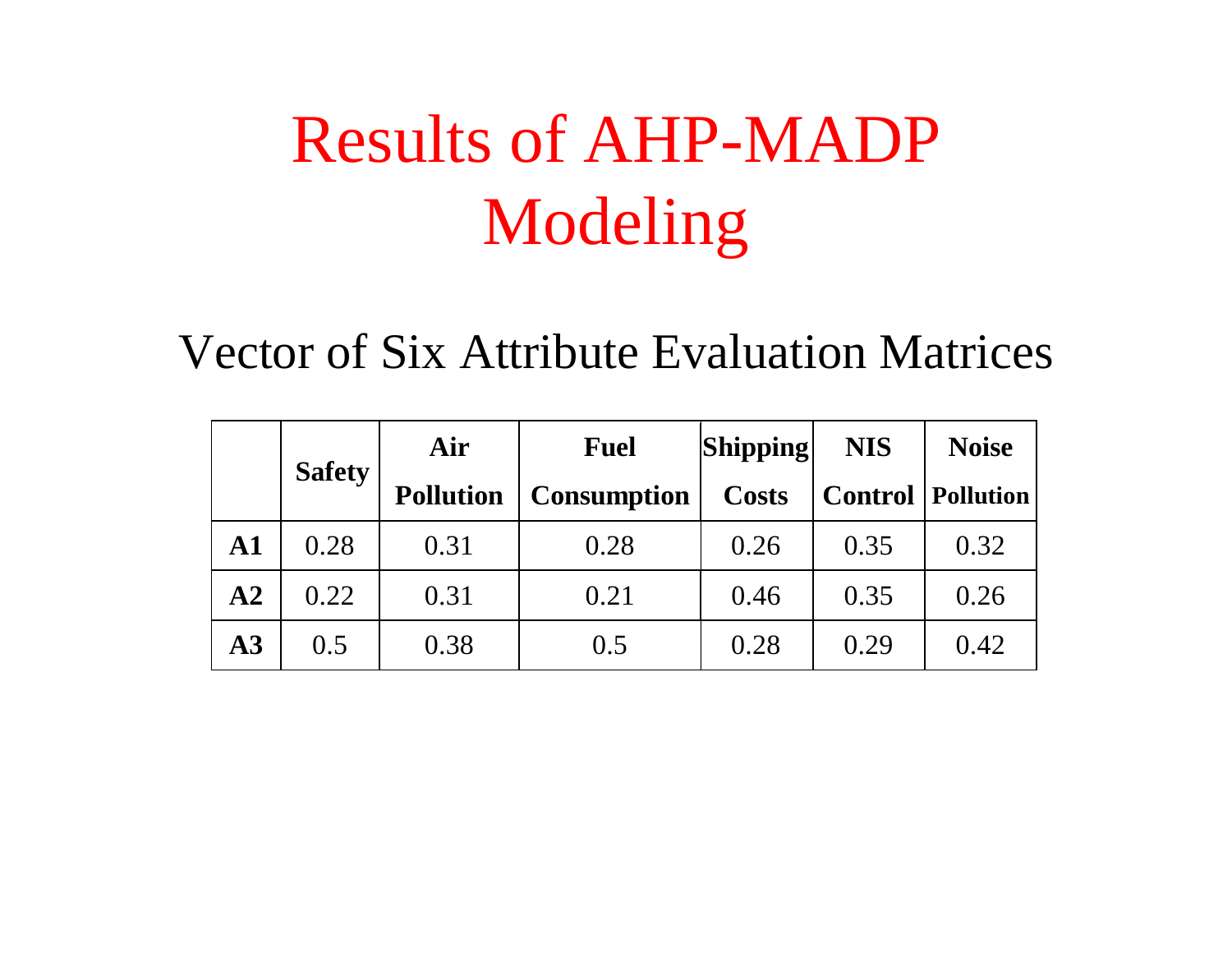# Results of AHP-MADP Modeling

• Using the six attribute evaluation matrices, we calculate the decision vector V :

 $\rm V =$   $<$   $0.31,$   $0.29,$   $0.39$   $>$ 

- The three values of V represent the relative priority of alternatives  $A_1$ ,  $A_2$ , and  $A_3$  respectively.
- The third alternative,  $A_3$ , has the maximum priority (0.39), and therefore is the most desirable alternative.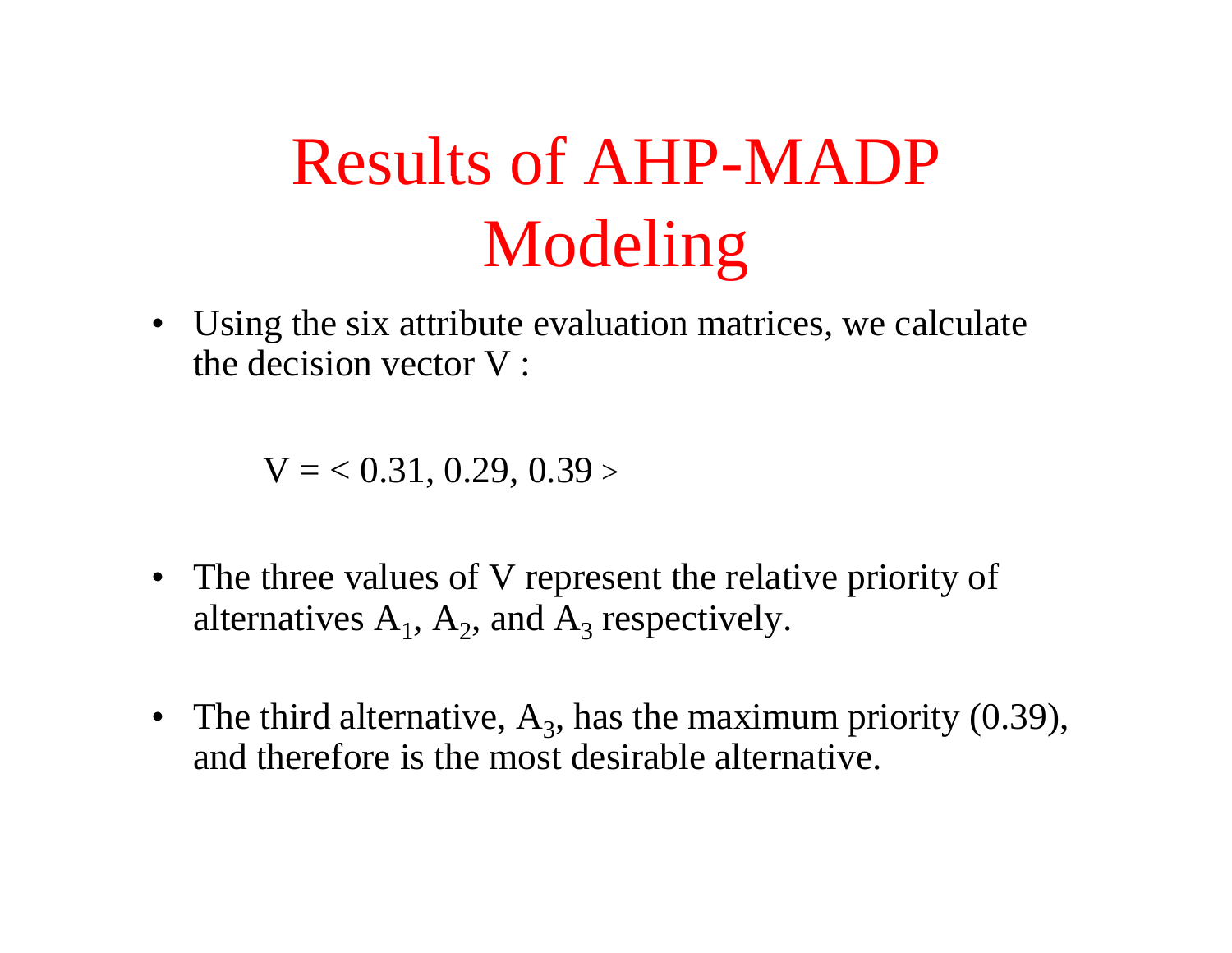Modeling Decision Makers' Preferences Using Utility Theory

- Single attribute utility function
- Mutual utility independence
- Scaling constants
- Multiplicative or additive model
- Multi-attribute utility function
- Evaluation of alternatives using multi-attribute utility function
- Design of questionnaire to evaluate preferences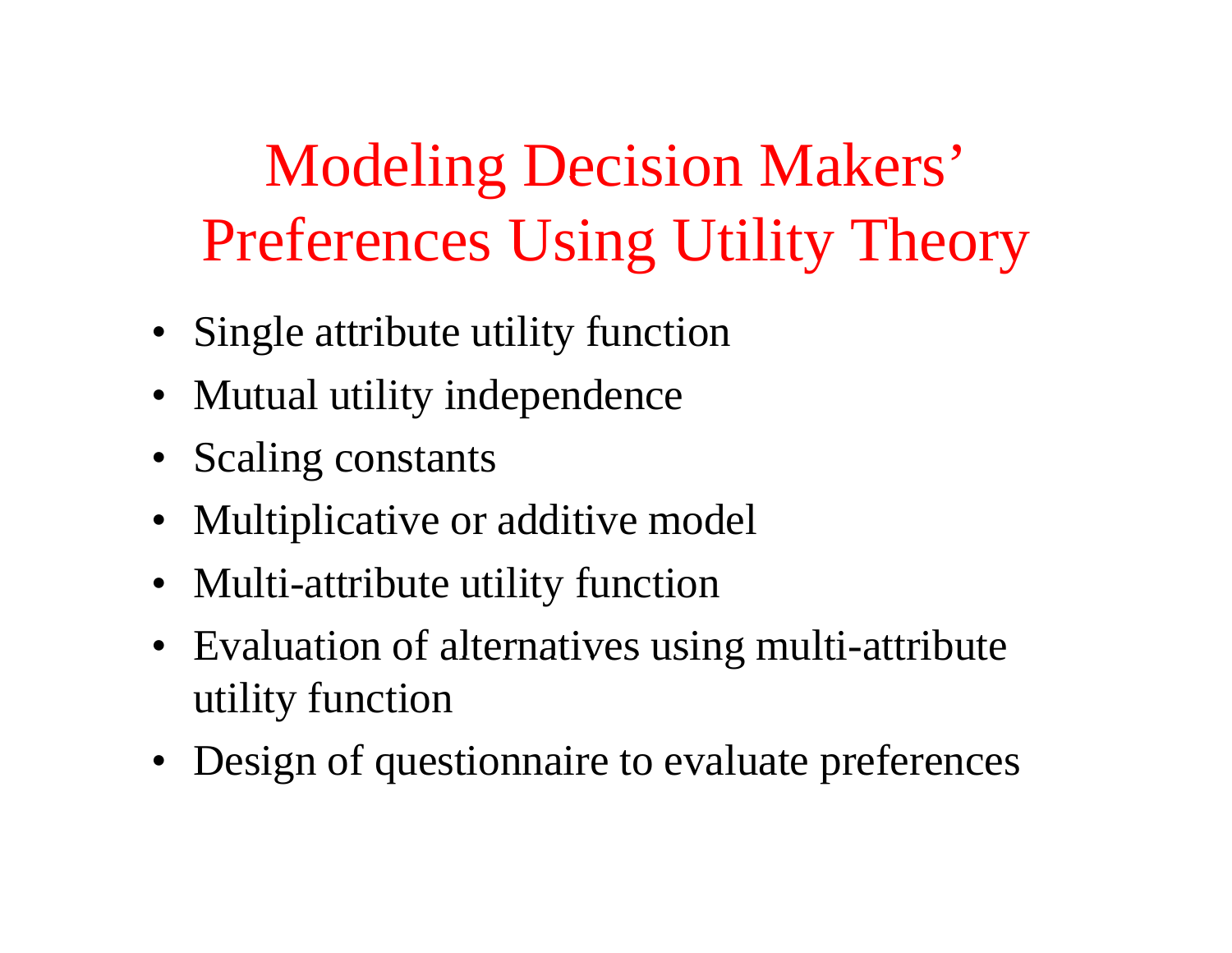### Comparison of the Four Approaches for MADP Modeling

| Approach                                      | <b>Decision Vector</b>      | <b>Best Alternative</b> |
|-----------------------------------------------|-----------------------------|-------------------------|
| AHP method                                    | (0.31, 0.29, 0.39)          | $A_3$                   |
| Fuzzy set model using<br>interaction approach | (0.329, 0.293, 0.366)       | $A_3$                   |
| Fuzzy set model using<br>max-min approach     | $(0.722, 0.722, 0.681)^{*}$ | $\rm A_1$               |
| Multi-attribute utility<br>theory             | (0.2761, 0.2543, 0.3038)    |                         |

\* The second minimum of  $A_1$  is greater than that of  $A_2$ .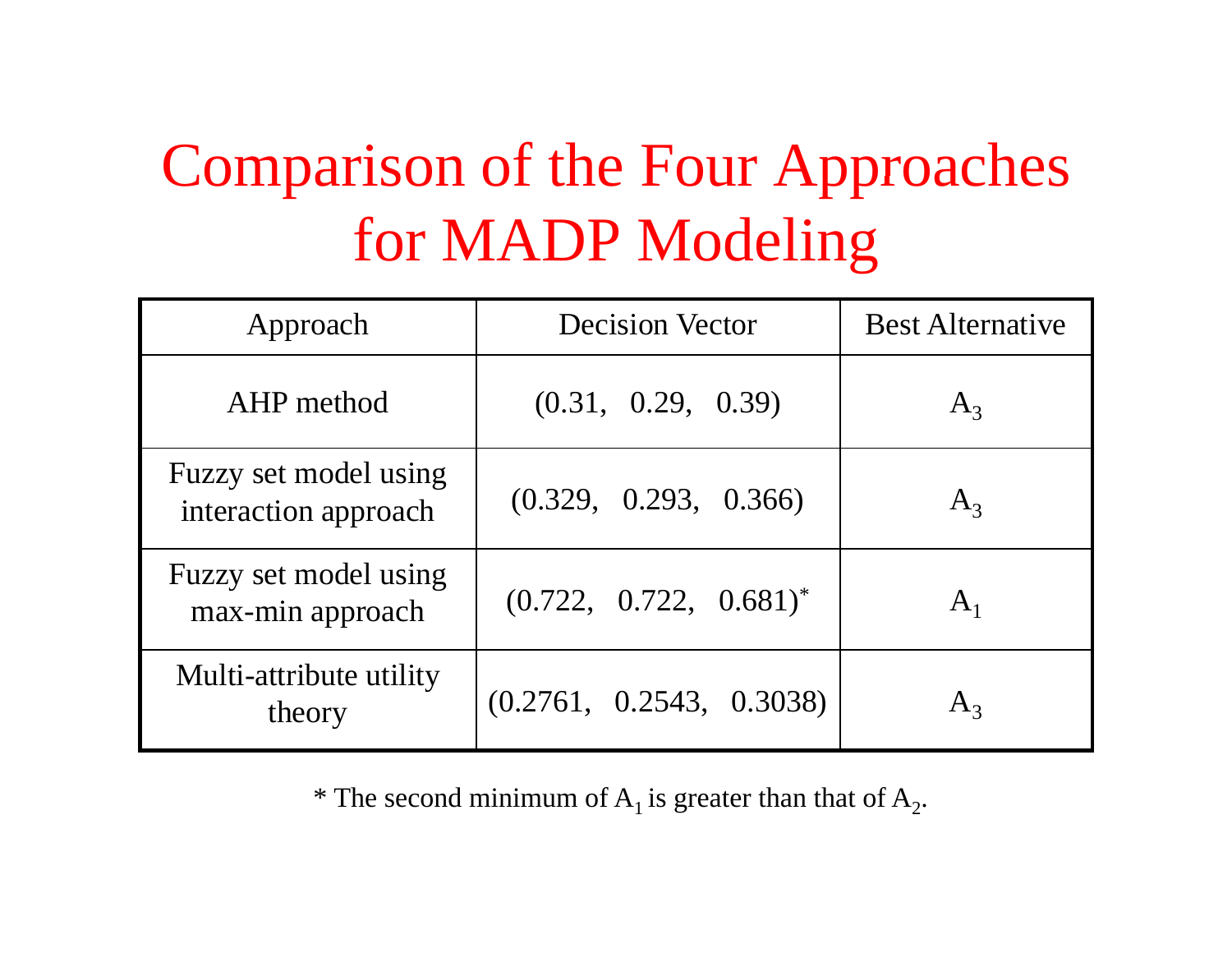### AHP-MADP Results

• The results from these methods indicate that the most favorable alternative for the Great Lakes economy and ecosystem is the one that produces the least cargo shifted.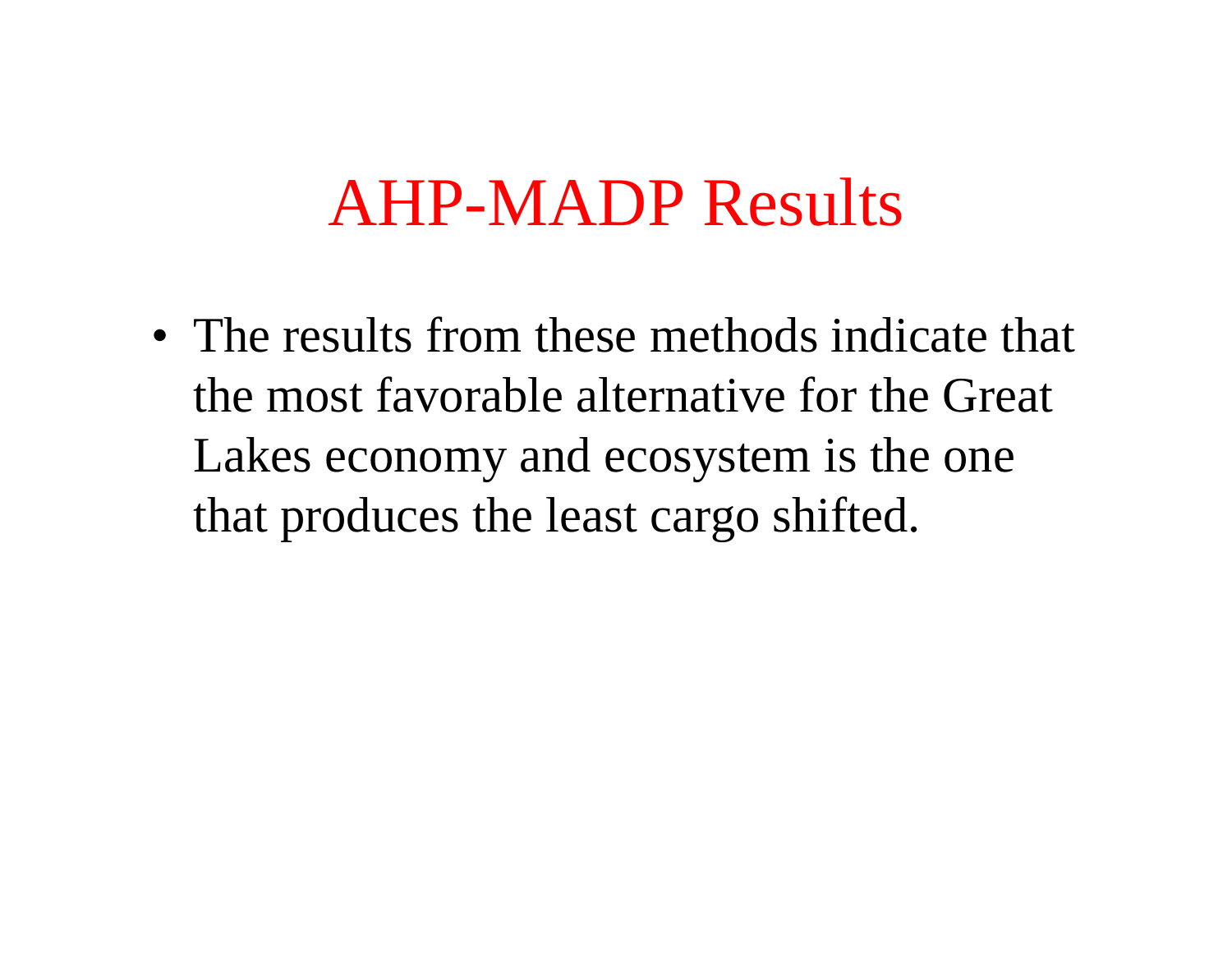# Prediction of Modal Shift Amounts

- The modal shifts are calculated using a Multinomial Logit Model (MNL).
- Two Scenarios are considered
	- Canadian Wheat
	- American Wheat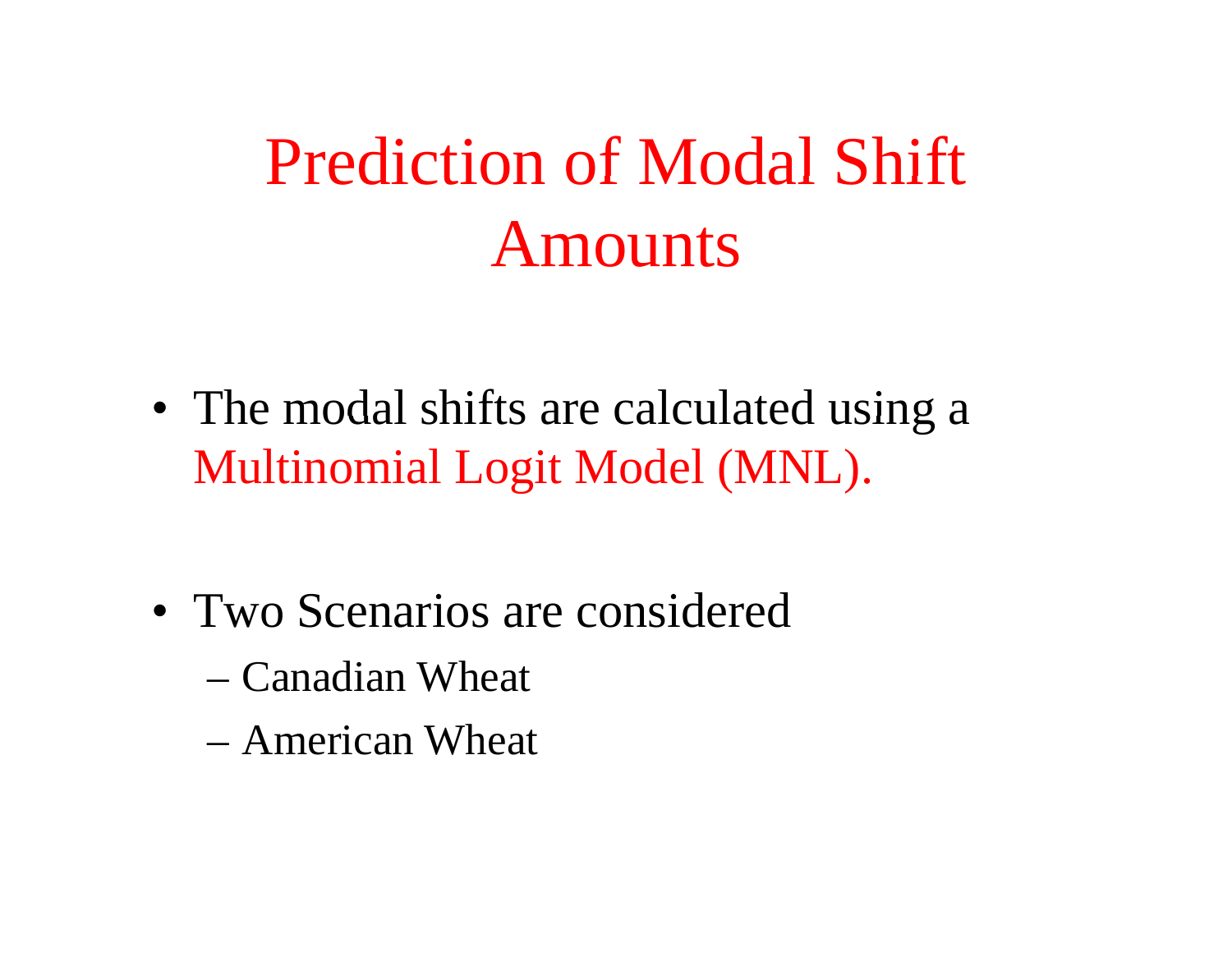### Assumptions of the MNL Model

- The increase of actual marine freight rates will be the same as the increase of required marine freight rates (costs).
- Demand will not change in the case of small fluctuation of freight rates.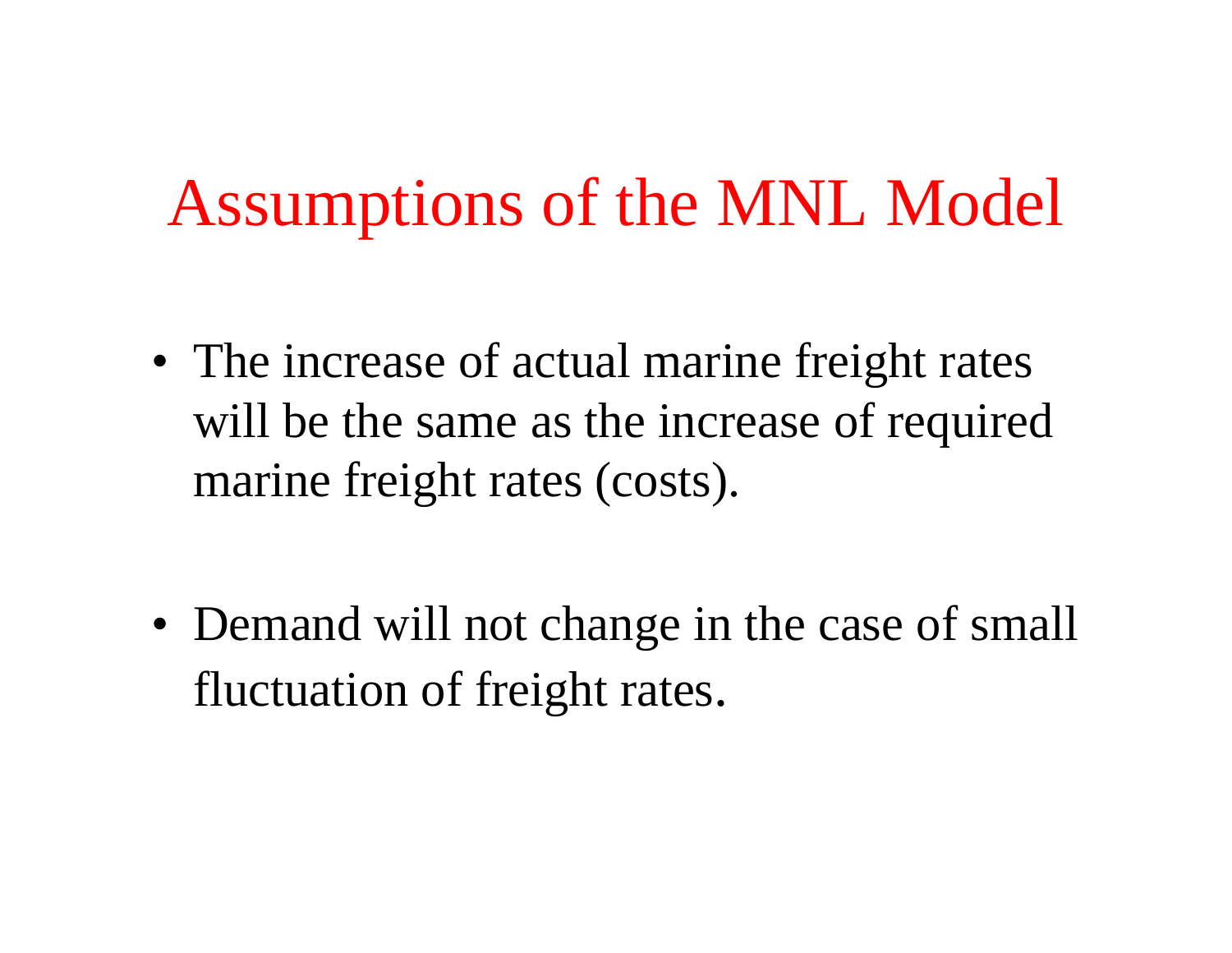### Canadian Wheat Scenario

 $\bullet$ From Winnipeg, Manitoba to Rotterdam, Holland

> Alternative 1: Train (Thunder Bay) – Lakers (Montreal) Oceangoing Ships (Rotterdam)

- $\Box$  Alternative 2: Train (Thunder Bay) – Oceangoing Ships (Rotterdam)
- Alternative 3: Train (Montreal) – Oceangoing Ships (Rotterdam)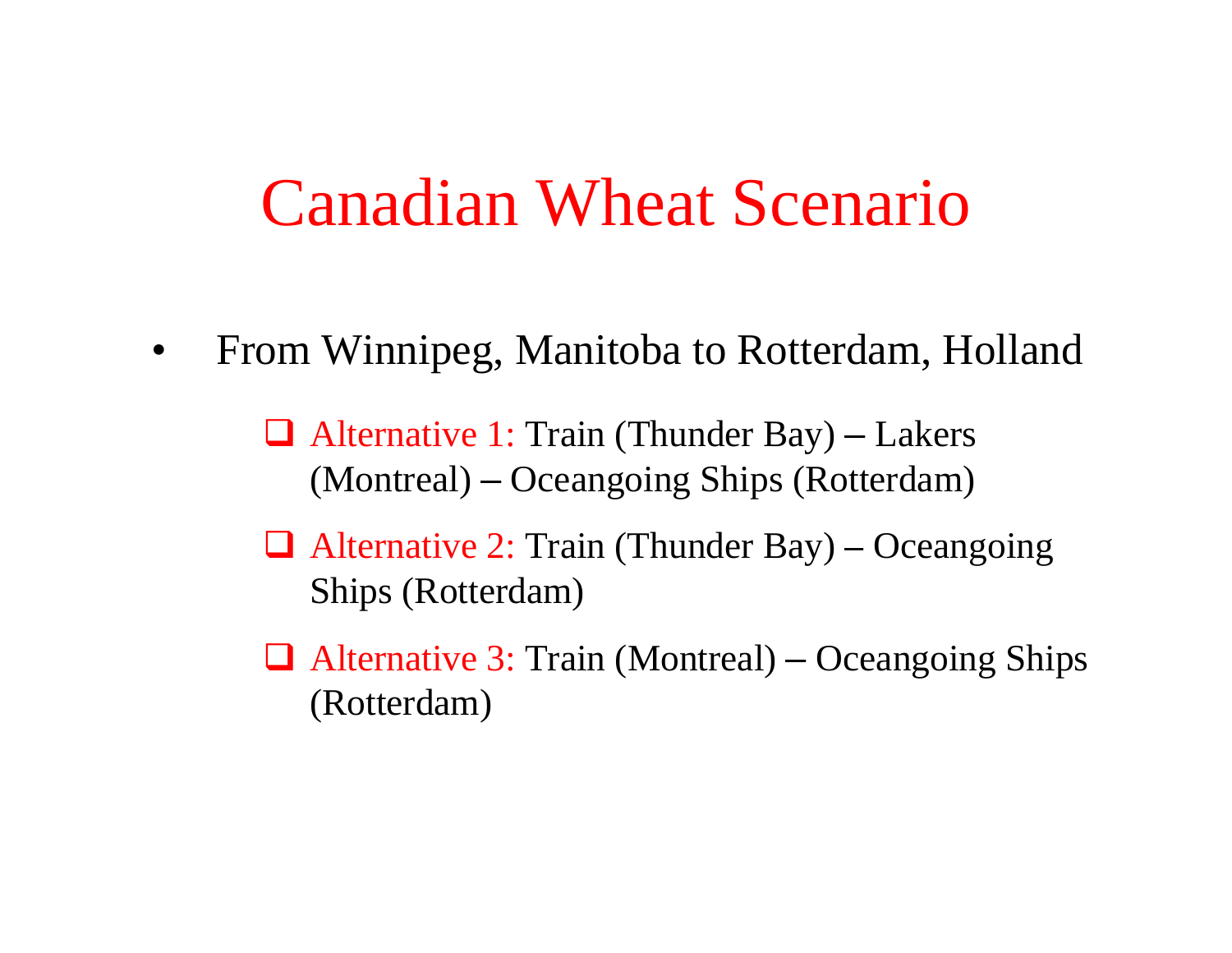### MNL Prediction of Canadian Wheat Modal Shifts

• Three Treatment Options:

■Ballast Water Exchange (BWE)

Filtration/UV (F/UV)

 $\Box$  Heat (H)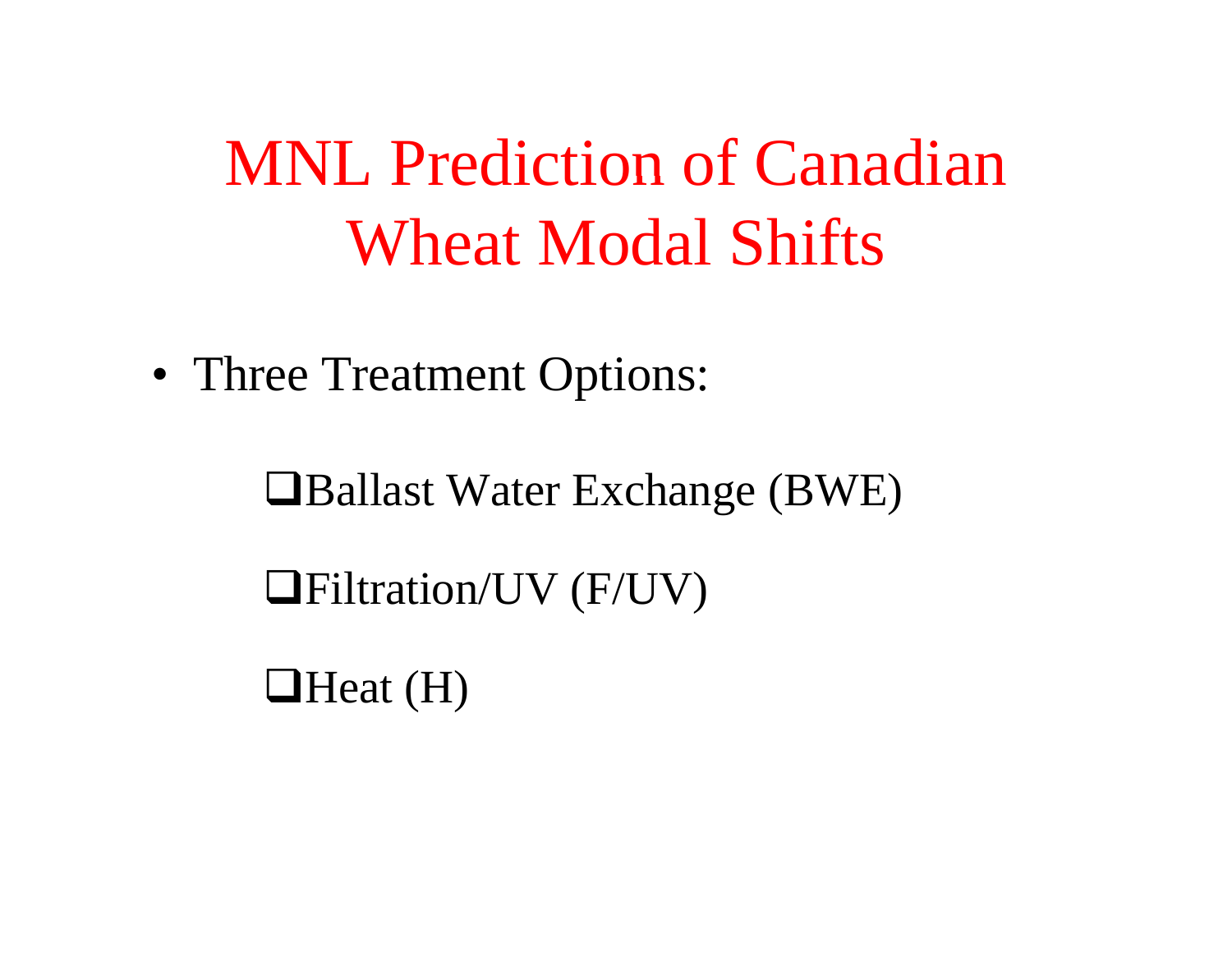### Predicted Modal Shifts in Canadian Wheat Scenario

### **Modal Shifts Due to Three Treatment Methods For Alternative 3**

 **(Unit: tons)** 

|                     | <b>BWE</b> | <b>F/UV</b> | H        |
|---------------------|------------|-------------|----------|
|                     | 440        | 7,964       | 1,042    |
| <b>Modal Shifts</b> | $0.06\%$   | $1.04\%$    | $0.14\%$ |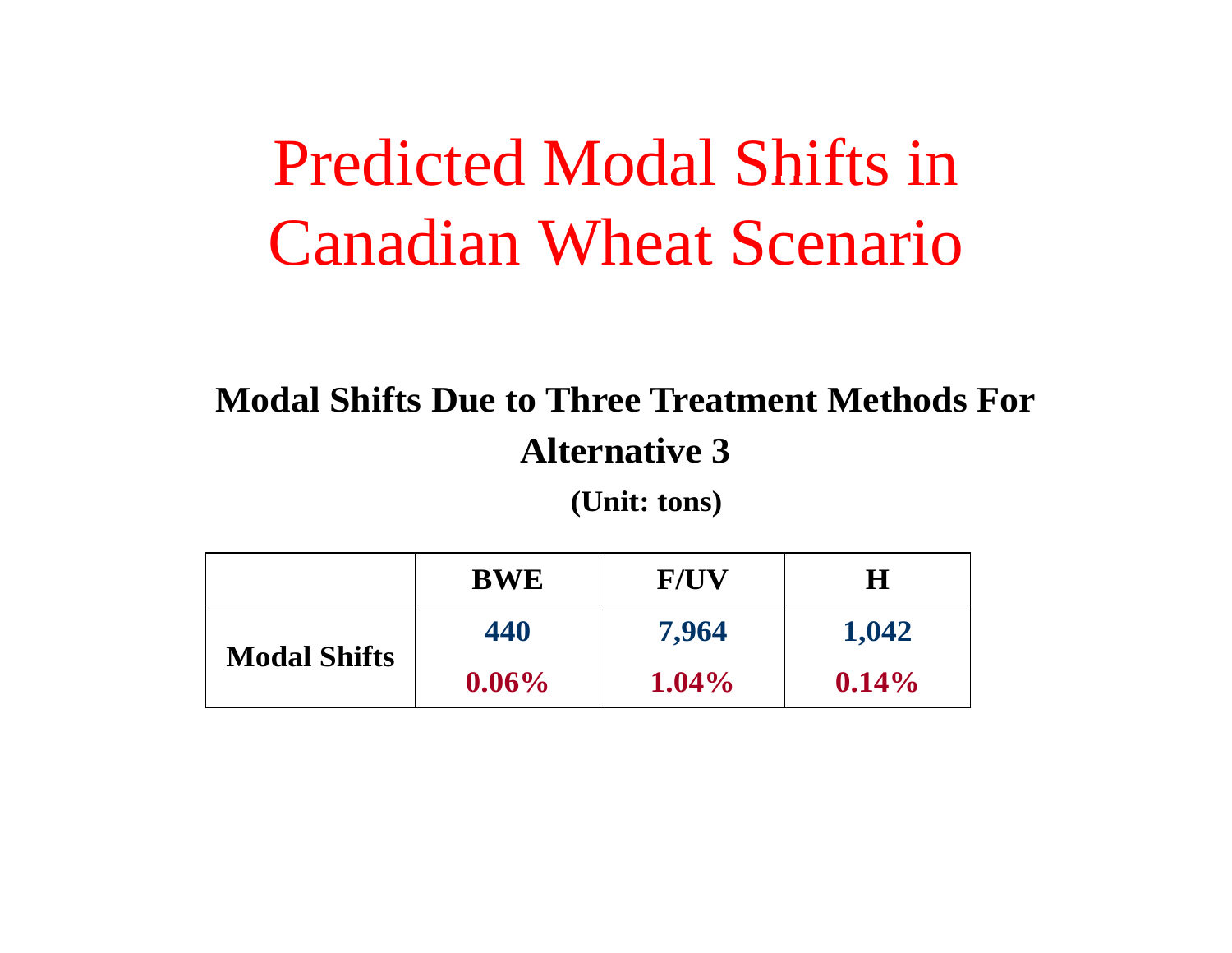### American Wheat Scenario

- $\bullet$  From Bottineau, North Dakota to Rotterdam, Holland
	- Alternative 1: Train (Duluth, MN) – Lakers (Montreal, QC) –Oceangoing Ships (Rotterdam)
	- Alternative 2: Train (Duluth, MN) –– Oceangoing Ships (Rotterdam)
	- Alternative 3: Train (Montreal, QC) –– Oceangoing Ships (Rotterdam)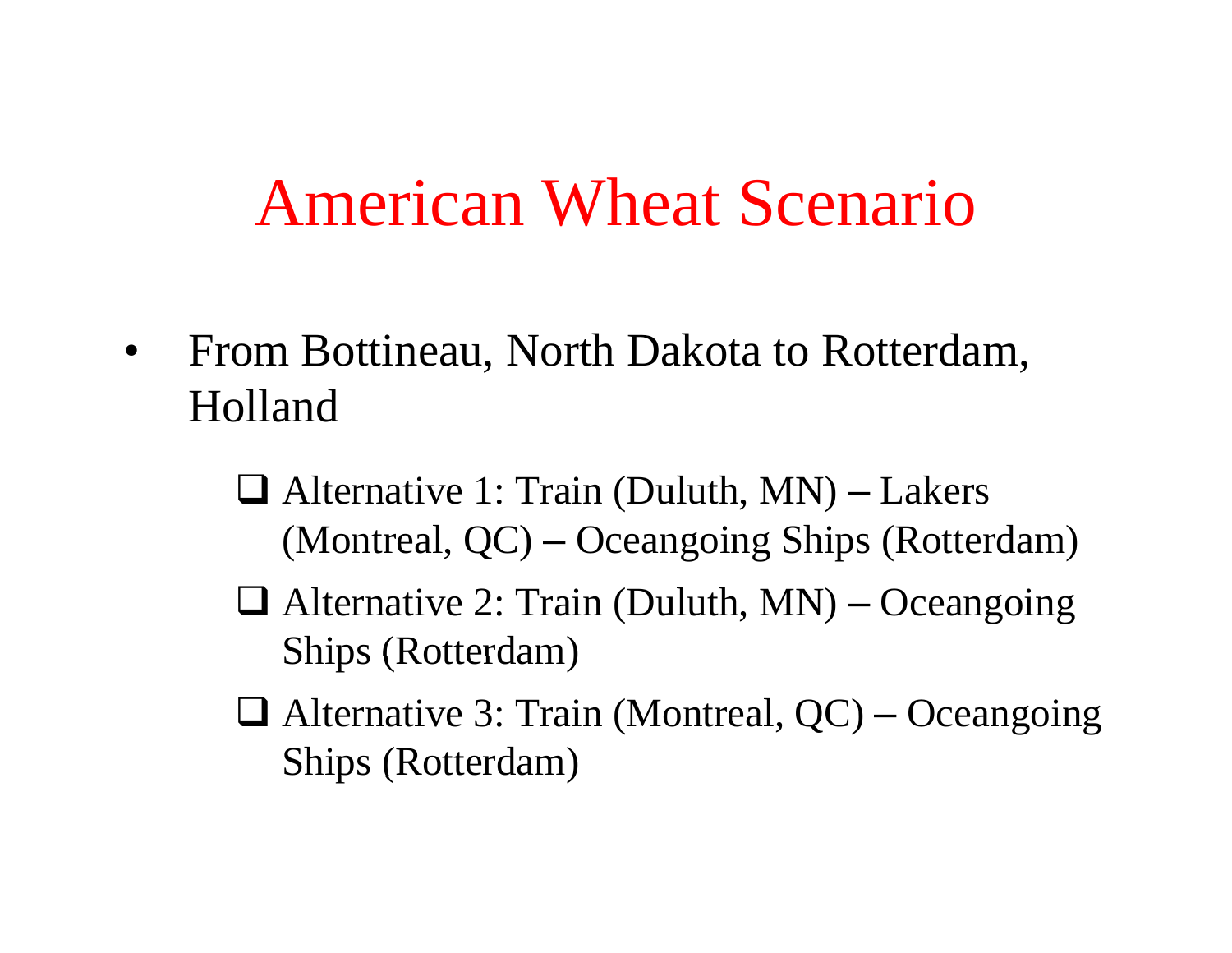### American Wheat Scenario

• Two Treatment Options:

### Filtration / UV

**O**Chemical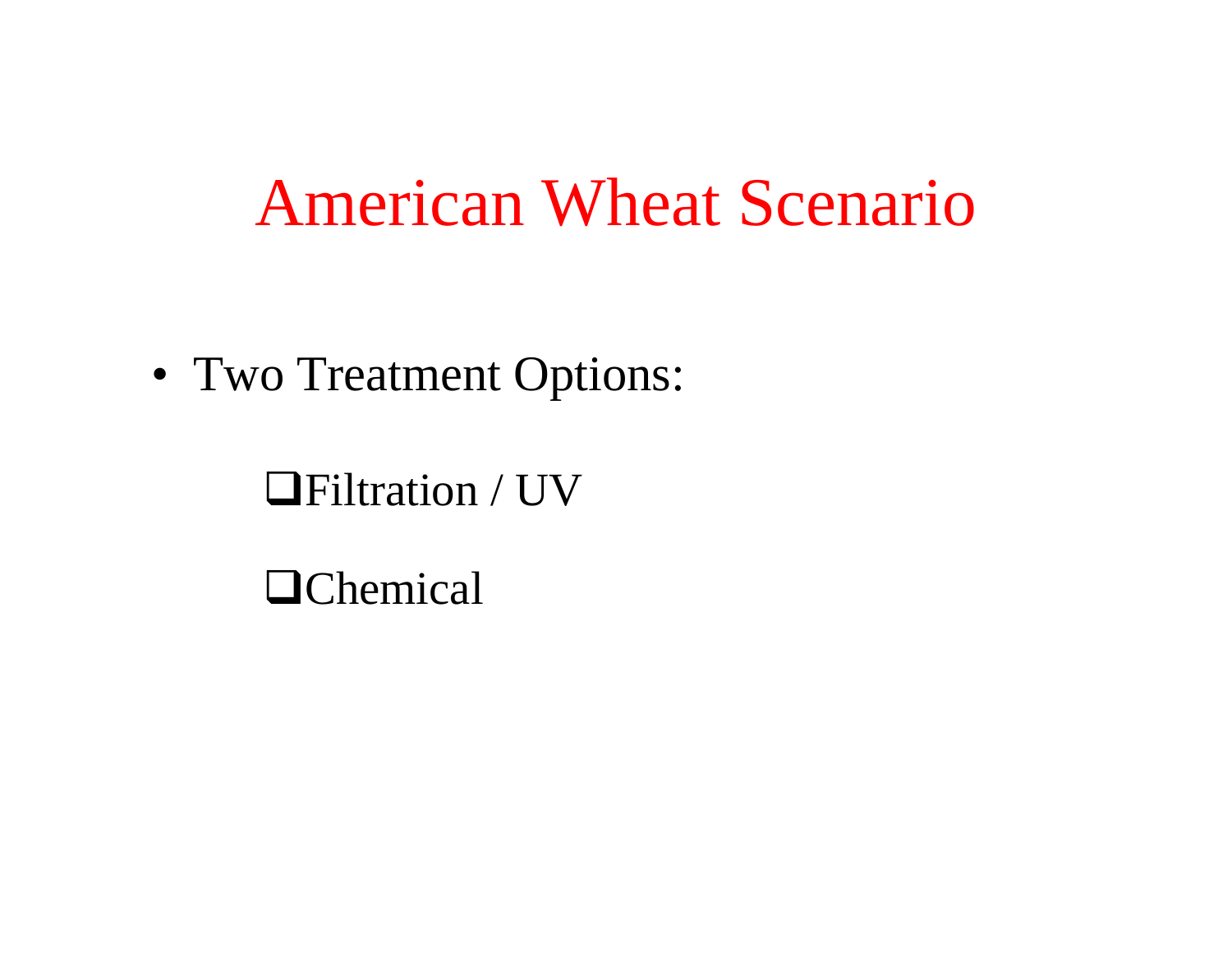### Predicted Modal Shifts in American Wheat Scenario

### **Modal Shifts Due to Two Treatment Methods For Alternative 3**

**(Unit: tons)** 

|                     | <b>Chemical</b> | <b>F/UV</b> |
|---------------------|-----------------|-------------|
|                     | 9,361           | 254         |
| <b>Modal shifts</b> | $1.96\%$        | $0.05\%$    |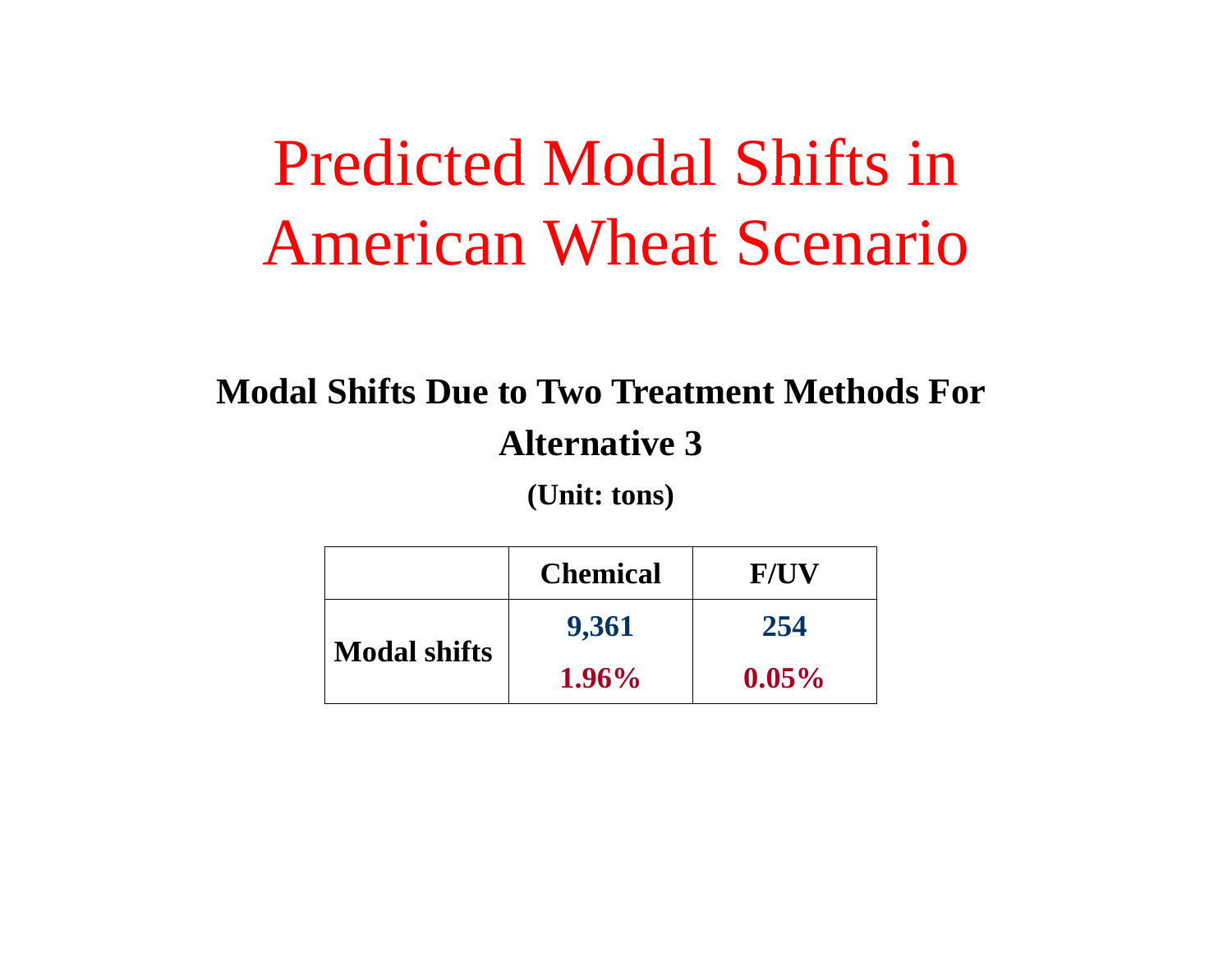### Prediction of Decrease in Demand

- For a significant increase in freight rates, a decrease in demand ma y occur.
- Modified Multinomial logit model is needed to reflect the decrease in demand for transportation.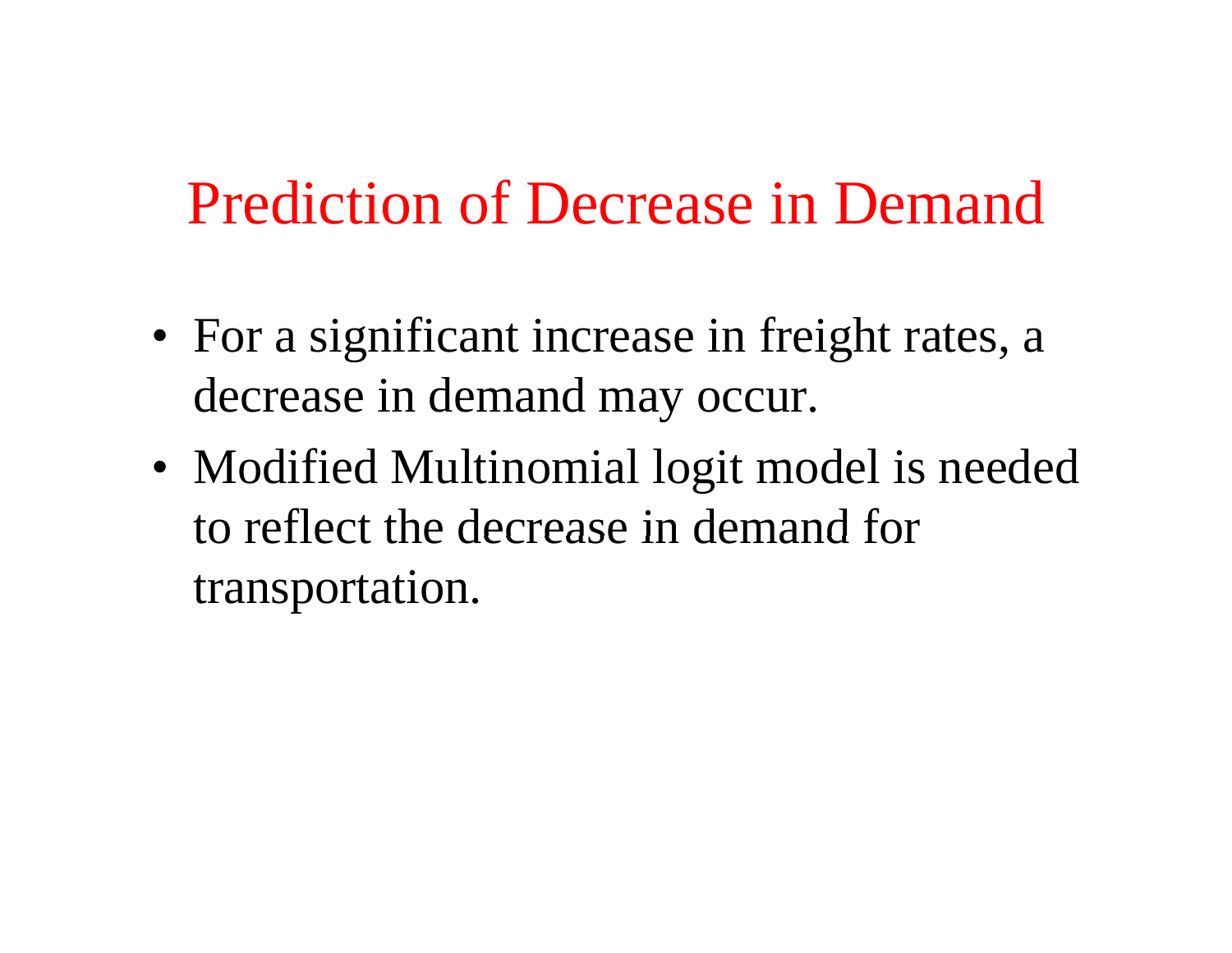**Sensitivity to Ballast Water** Treatment Costs and Freight Rates

- Cases used for sensitivity analysis
	- Ballast treatment costs
	- Marine freight rates
	- Rail freight rates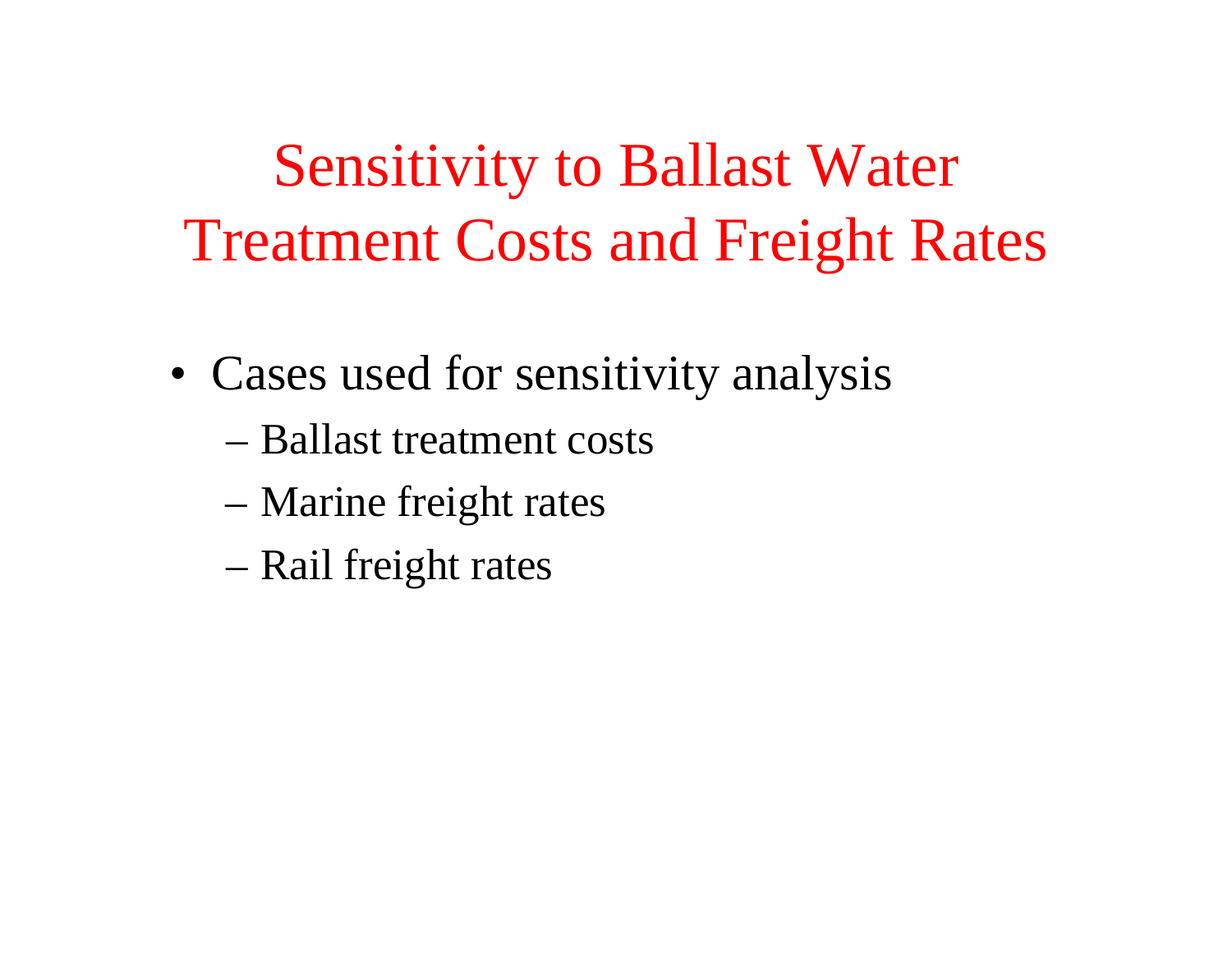### Results of Modal Shift Amount and Sensitivity Analysis

- Small Amounts Shifted (less than 1%)
- In the grain market, the economic impact will not be significant.
- Output values are not very sensitive to the in put values.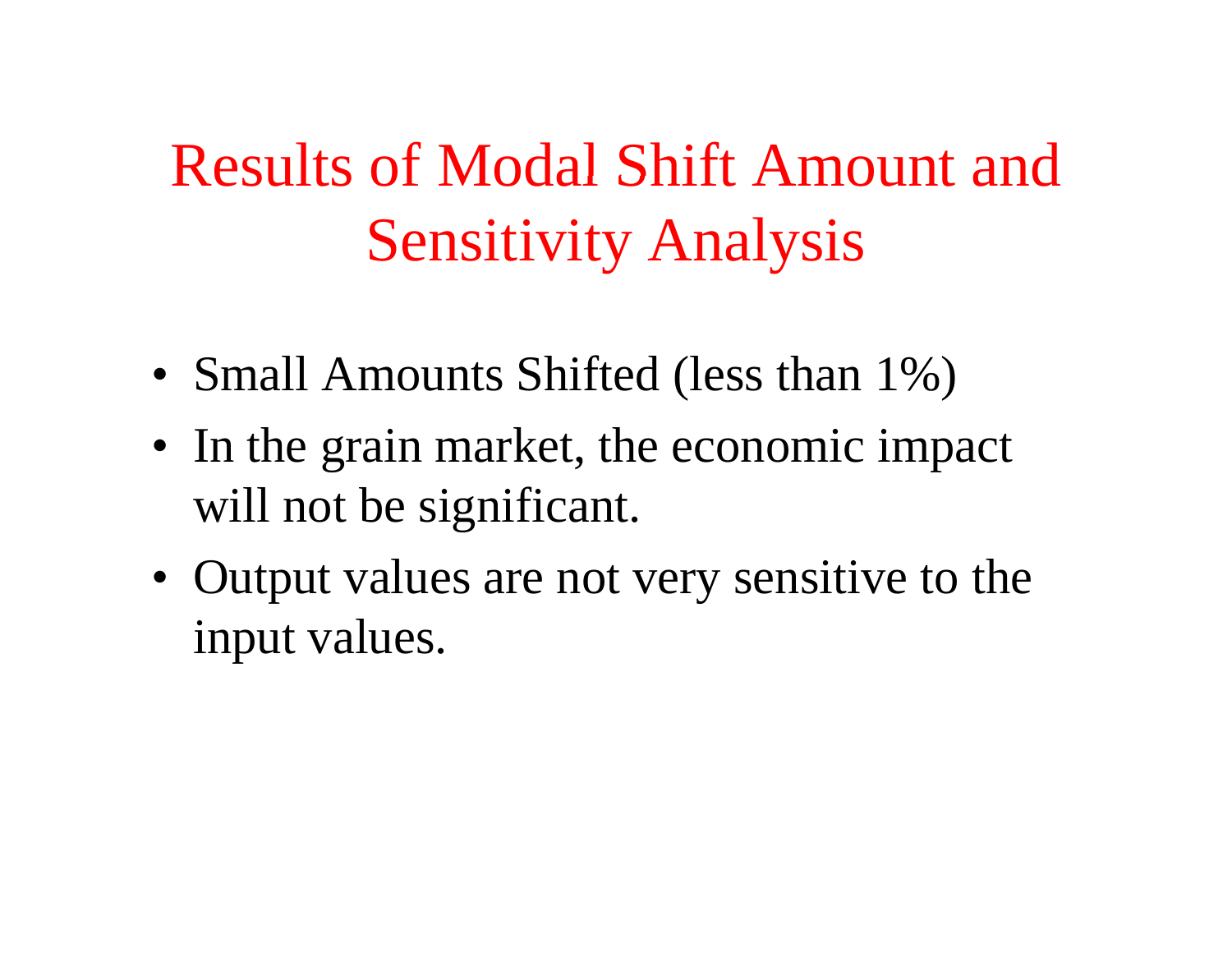### Extreme Cases

- 1. Zero ships entering Great Lakes ports from overseas, due to very high ballast water treatment costs, or
- 2. Zero modal shifts due to low treatment costs and low standards.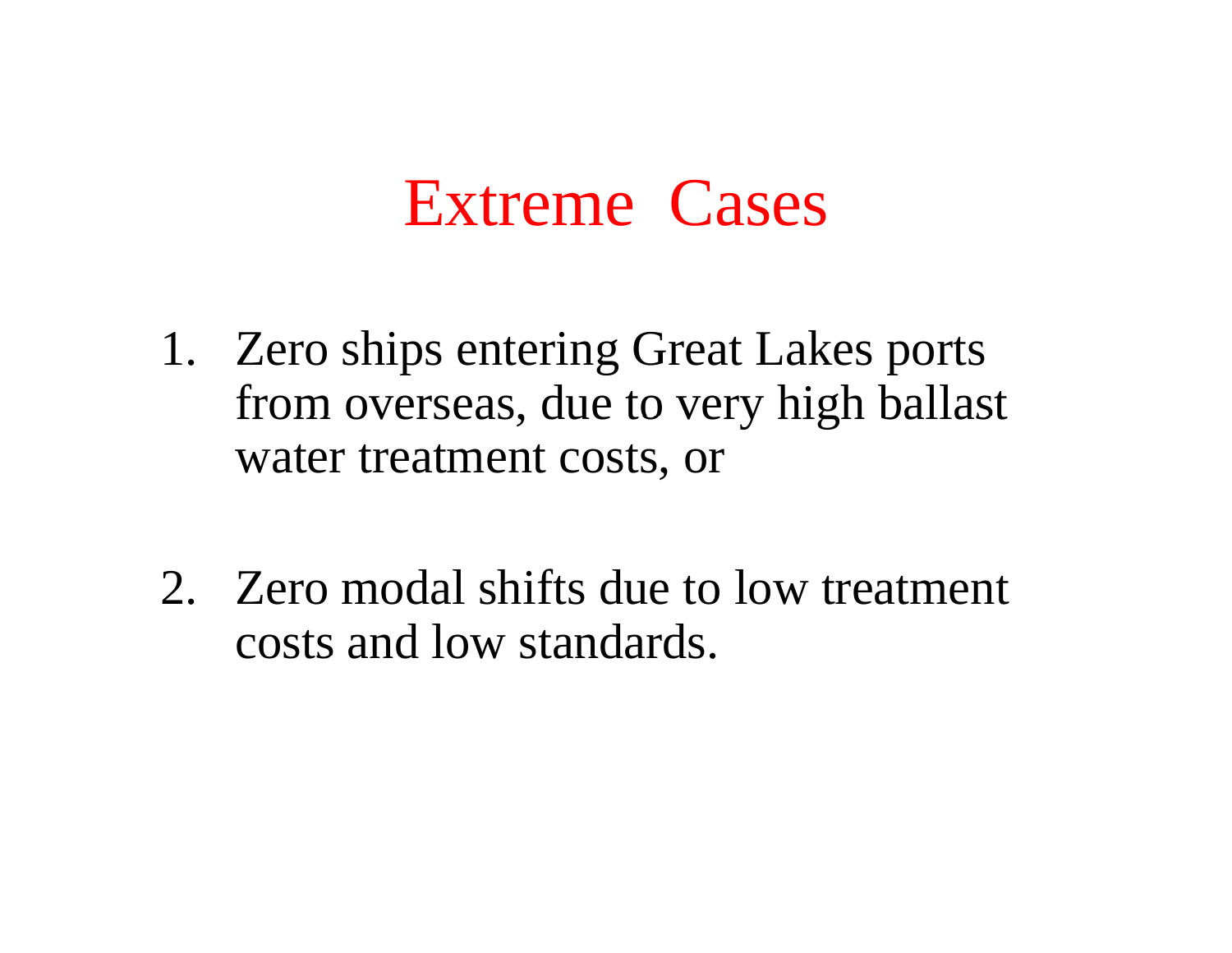### Extreme Cases, Contd.

- A ban on ships entering GL ports from overseas may produce significant modal shifts and decreases in demand, resulting in higher rates of:
	- –Transportation fatalities and injuries
	- –Fuel consumption
	- –Air pollution
	- –Shipping costs
	- –Noise pollution
- Lower ballast water treatment requirements and standards would damage the GL ecosystem, and further NIS introduction would have a significant economic impact.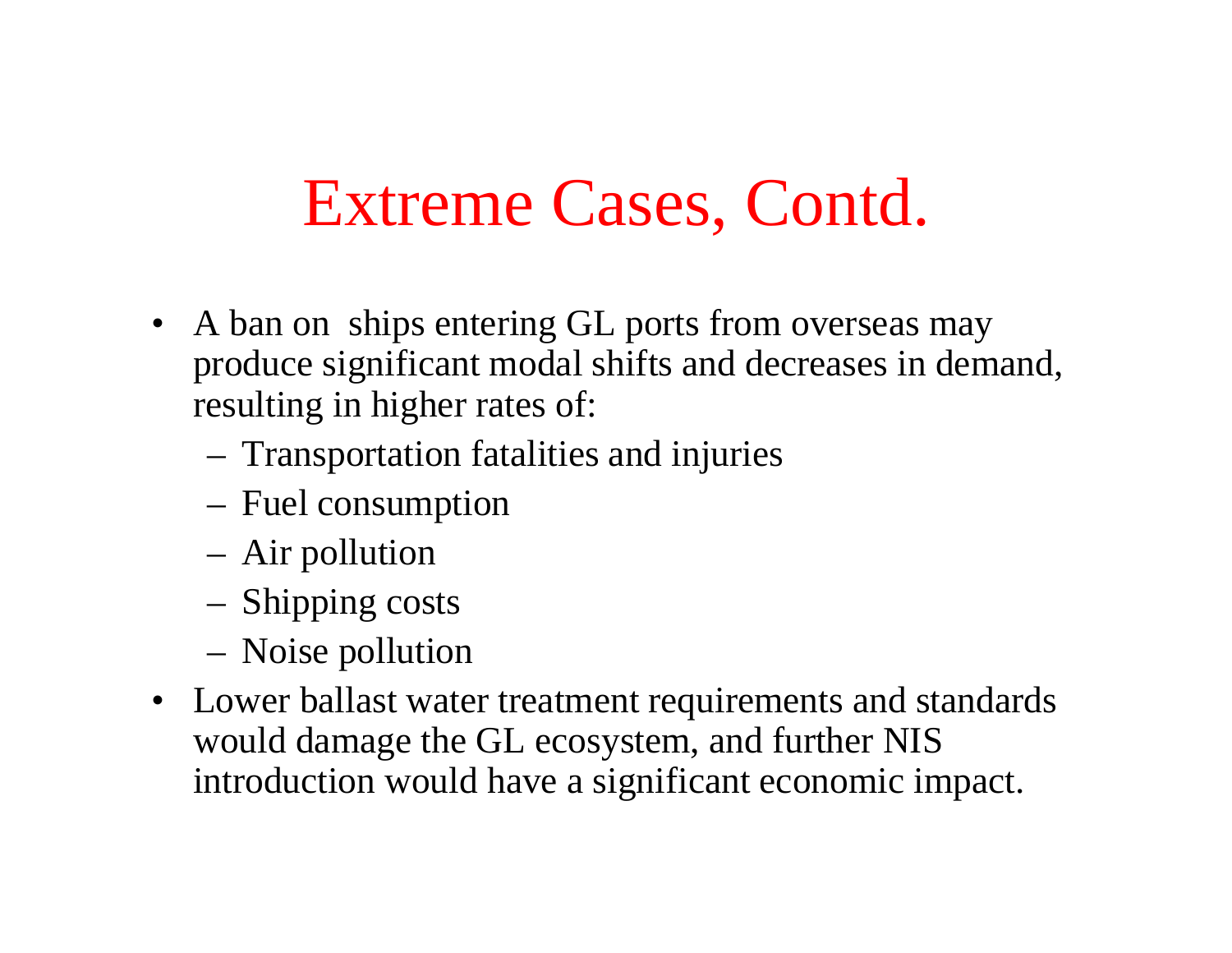

- $\bullet$  Currently, no ballast water treatment is 100% effective. Ballast water exchange, filtration/UV, and heat are the most attractive options.
- $\bullet$  Modal shifts would happen if the ballast water treatment methods are mandated without financial incentives.
- $\bullet$ These amounts will most likely be quite small though (less than 1%)
- $\bullet$ Sensitivity analysis indicates that the outputs of the models are not very sensitive to their inputs. The predicted shift amount is always very small compared to the total amount.
- $\bullet$  It is advisable to apply mandatory ballast water treatment requirements for the ships entering the Great Lakes from overseas.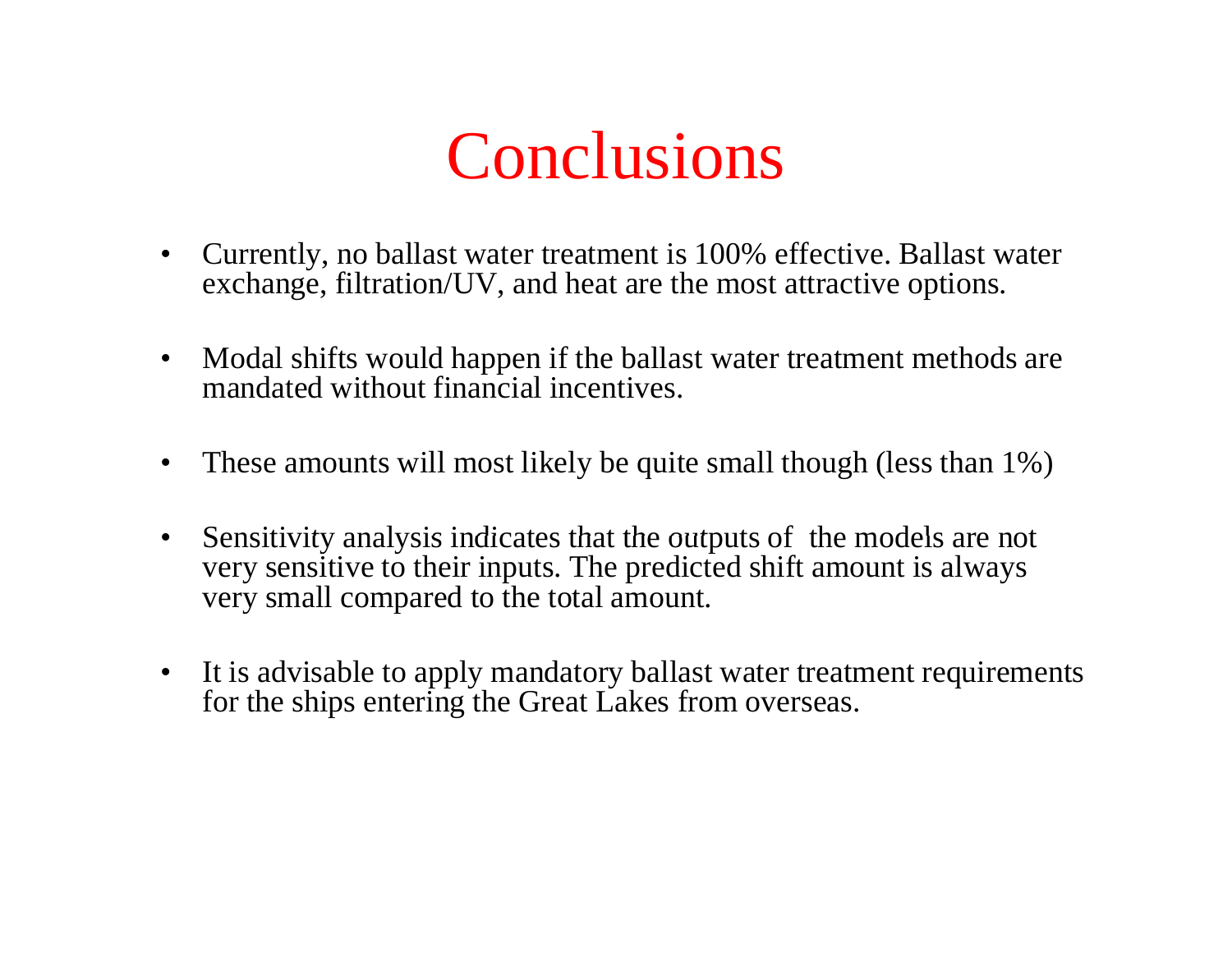### Future Work

- Investigating modal shifts involving other cargoes (iron ore, coal).
- Developing a model studying the change of supply location.
- Far more accurate modeling of the multiattribute decision problem can be achieved using game theory techniques.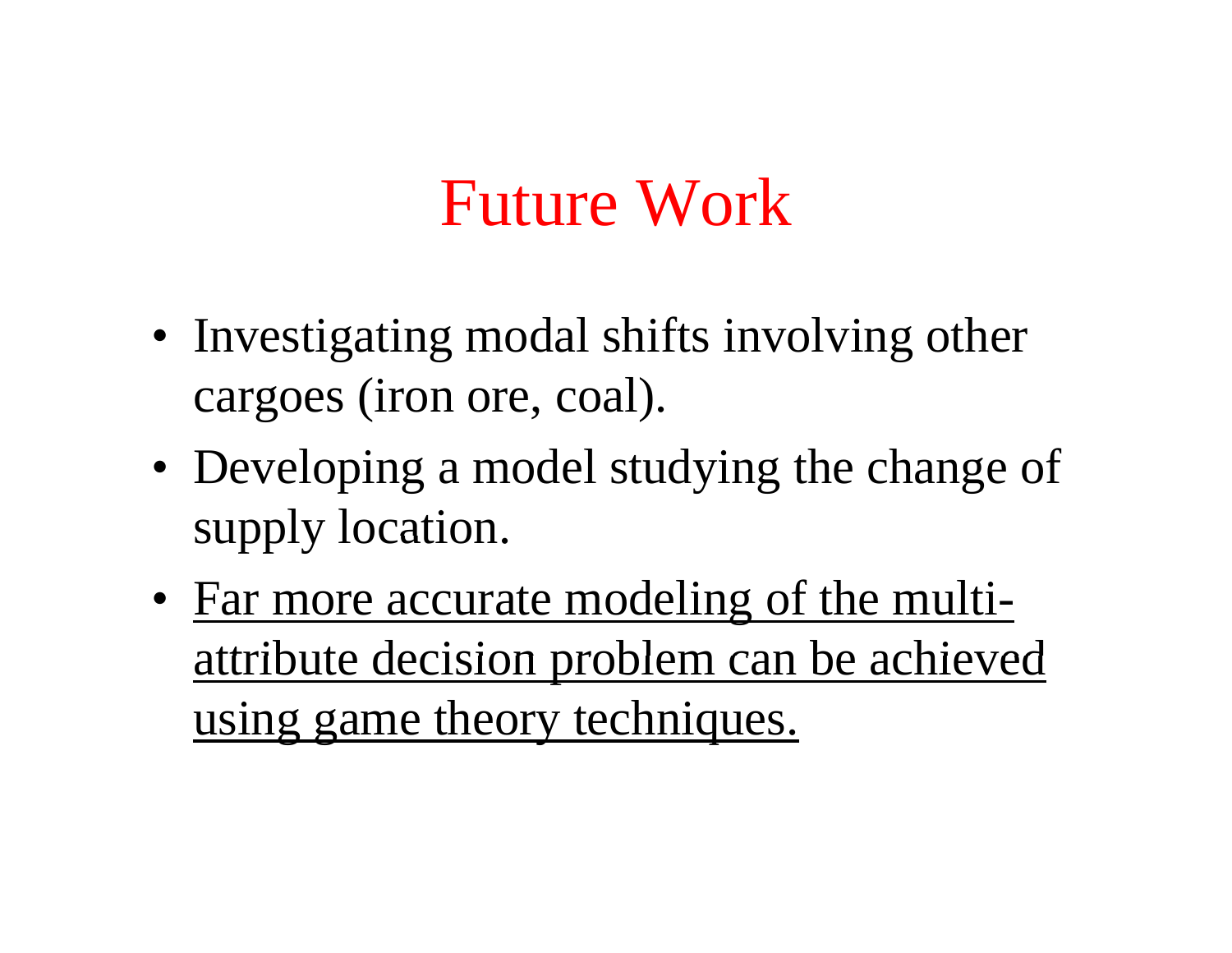# **Advantages of Game Theory**

- $\bullet$  **In real life, there are several different decision makers (DM):**
	- **Cargo owners**
	- **Rail companies**
	- **Marine shipping companies**
	- **Legislators!**
- Our previous MNL models do not allow for these DMs **to make non-cooperative decisions**
- $\bullet$  **Game theory allows us to realistically model several different DMs and their interactions**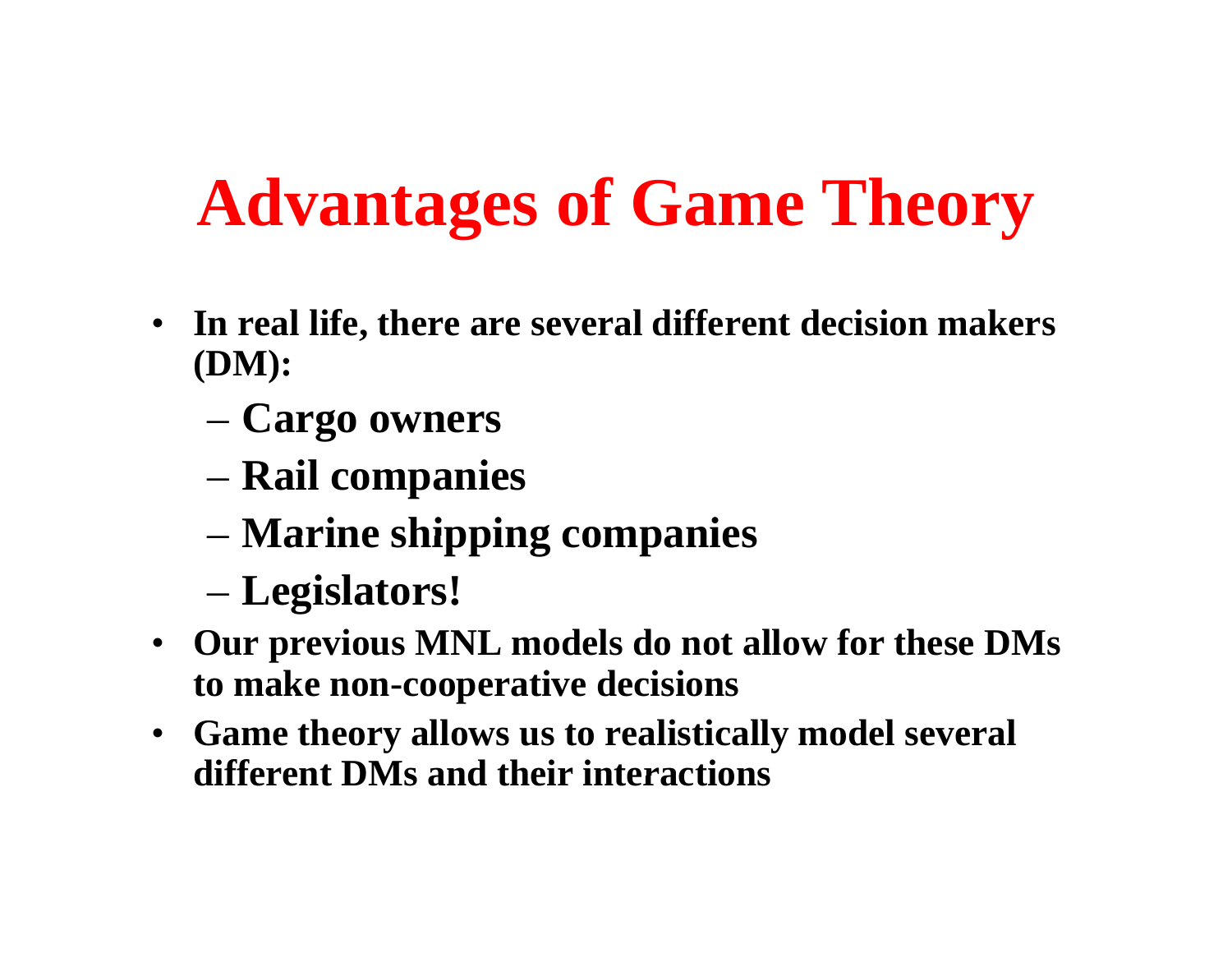# **Proposed Game Theoretic** Models

- Two player game (TPG)
- Two stage, three player game (TSTPG)

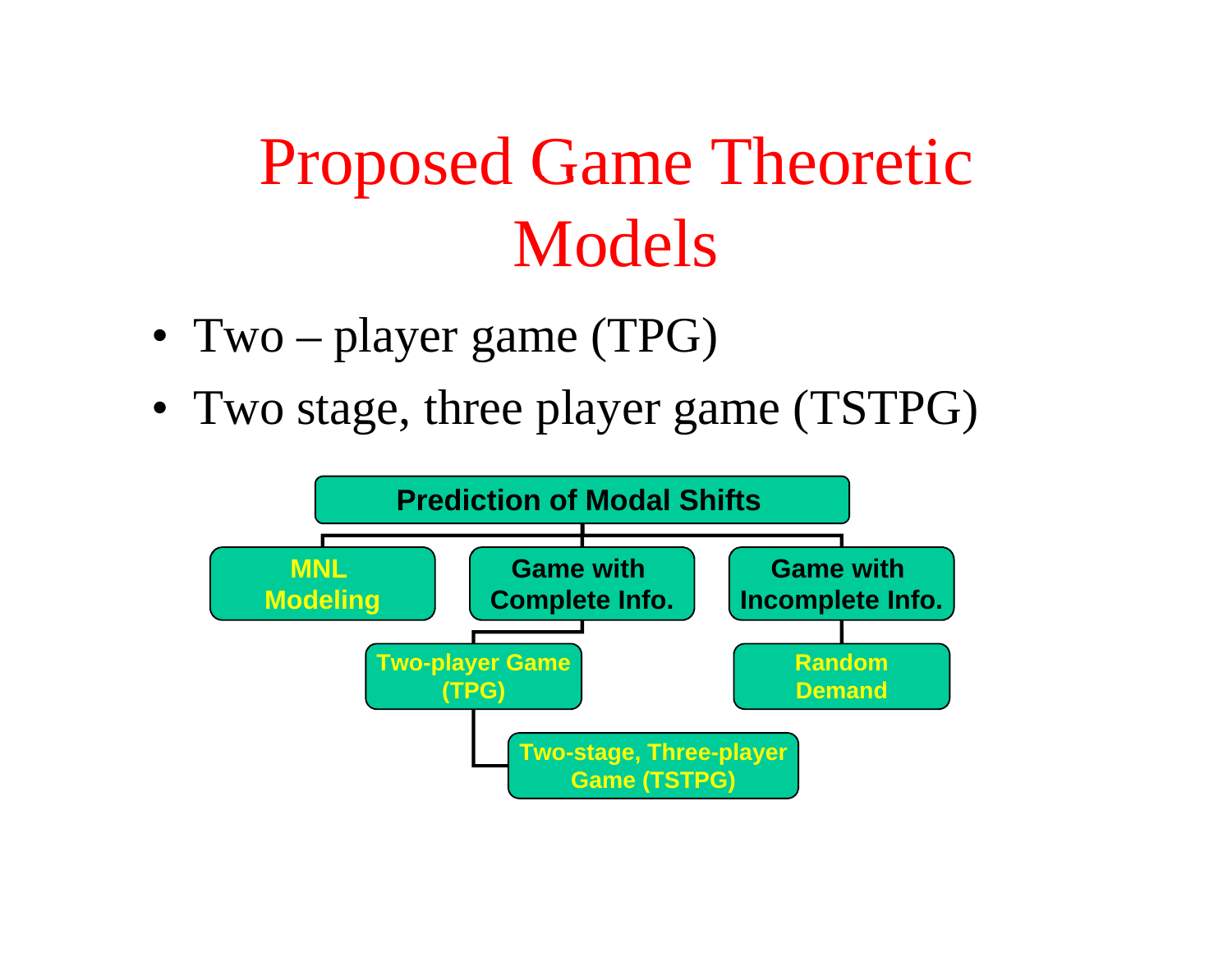### Using Game Theory to Estimate Demand Decrease

**Canadian Wheat Scenario Modal Shifts Prediction** 

**Using the Two-stage Three-Player Game Model** 

(Unit: Tons)

| <b>Alternatives</b> | $1$ (BWE) | $2$ (F/UV) | 3 (H)  |
|---------------------|-----------|------------|--------|
| Increase of         |           |            | 0.0126 |
| <b>Marine RFR</b>   | 0.0053    | 0.0964     |        |
| $$$ per ton cargo)  |           |            |        |
| Decrease of         | 1,200     | 8,500      | 4,000  |
| <b>Total Demand</b> |           |            |        |
| <b>Modal Shifts</b> | 3,700     | 4,300      | 2,700  |
| to Rail             |           |            |        |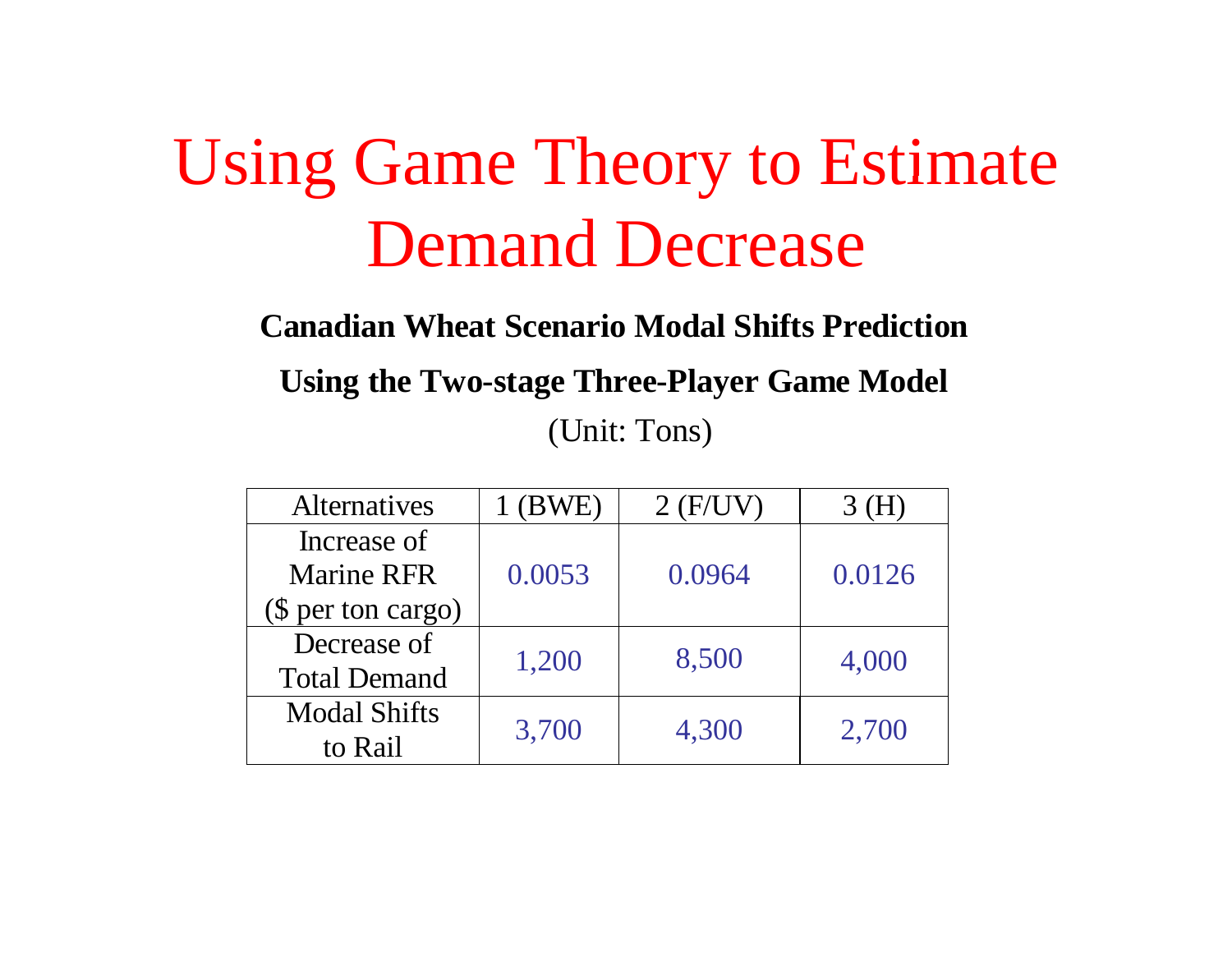### Comparison of the Three Models

### Predicted Modal Shift From the Marine to Rail

(Unit: Tons)

| Alternative  | $1$ (BWE) | $2$ (F/UV) | 3(H)   |
|--------------|-----------|------------|--------|
| <b>MNL</b>   | 440       | 7,964      | 1,042  |
|              | 0.015 %   | 0.27%      | 0.035% |
| <b>TPG</b>   | 200       | 3,800      | 500    |
|              | 0.007%    | 0.127%     | 0.017% |
| <b>TSTPG</b> | 3,700     | 4,300      | 2,700  |
|              | 0.123%    | 0.143%     | 0.090% |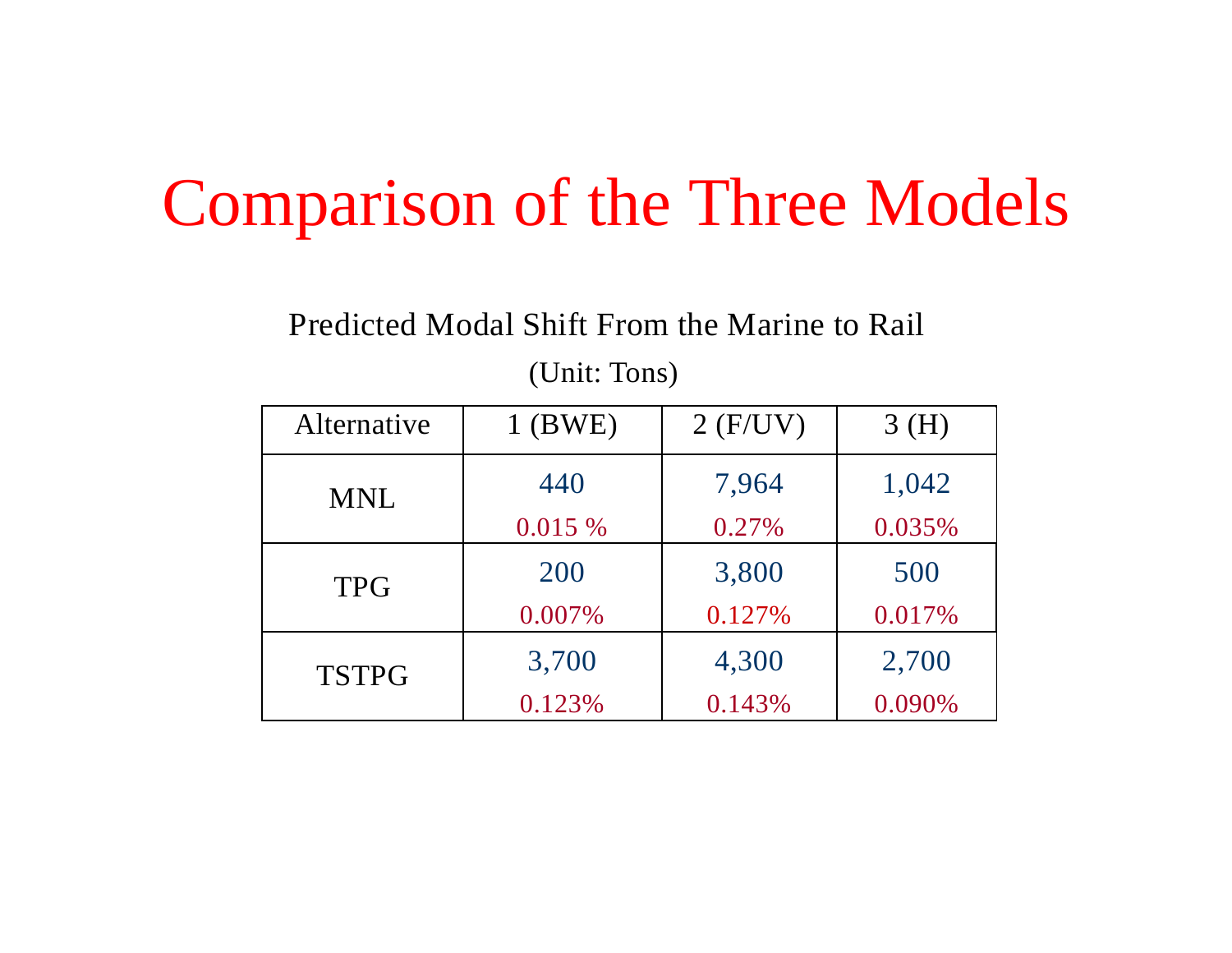### Further Research

- Two –stage N –player Game
- Infinite Repeated Game
- More Scenarios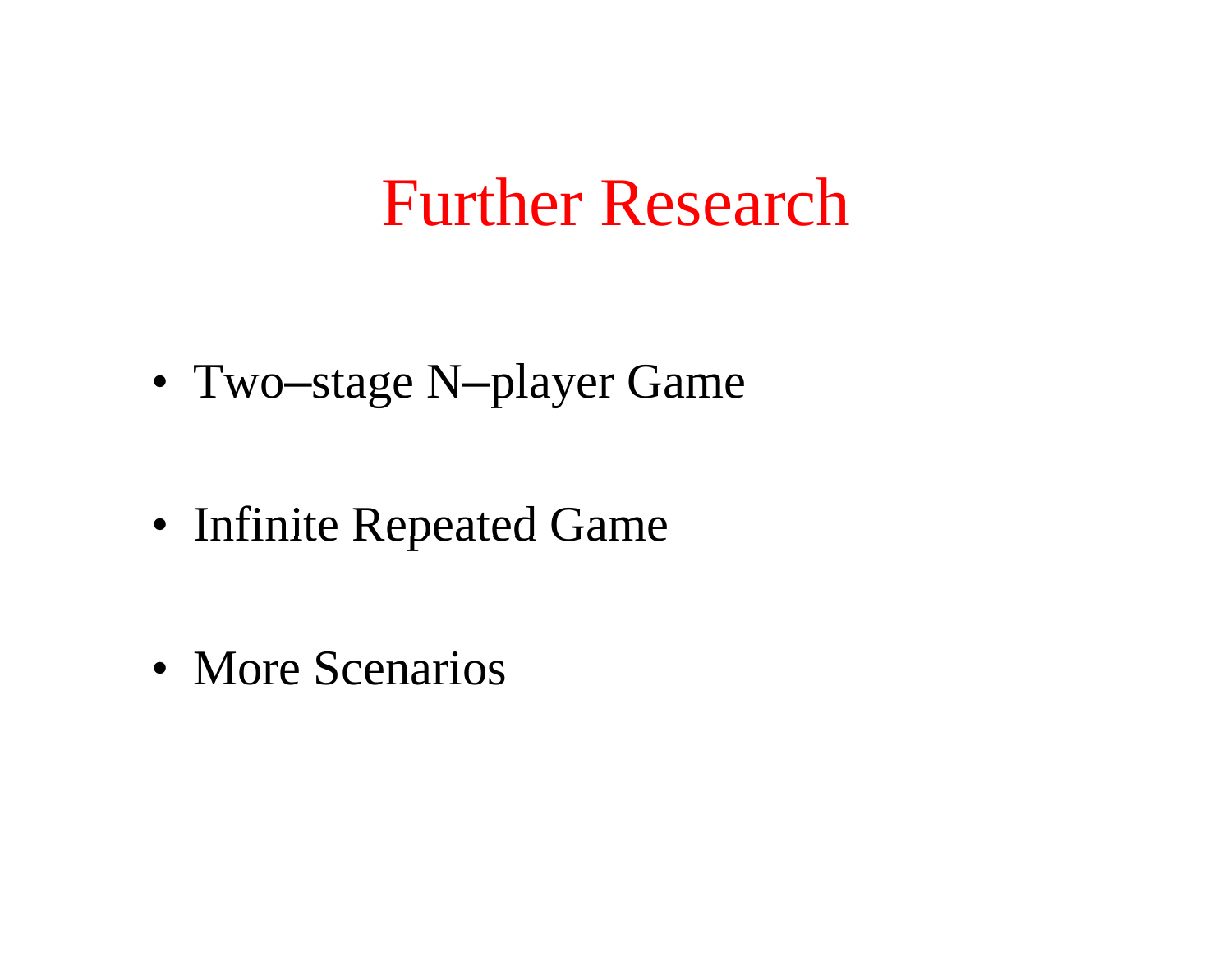### Acknowledgements

Thanks to the National and Michigan Sea Grant Program for funding the research project

*"Aquatic Nuisance Species Research and Outreach: Economic Impact of Measures to Limit the Introduction of Non-Indigenous Species on St. Lawrence Seaway Shipping,"*  National and Michigan Sea Grant Programs, \$312,000, October 1, 1999-September 30, *2001.*

Thanks to our Subcontractor (Great Lakes Commission, Dr Donahue, Steve Thorp)

And to the LCA (Glenn Nekvasil, Rick Harkins) for volunteering helpful info during the project.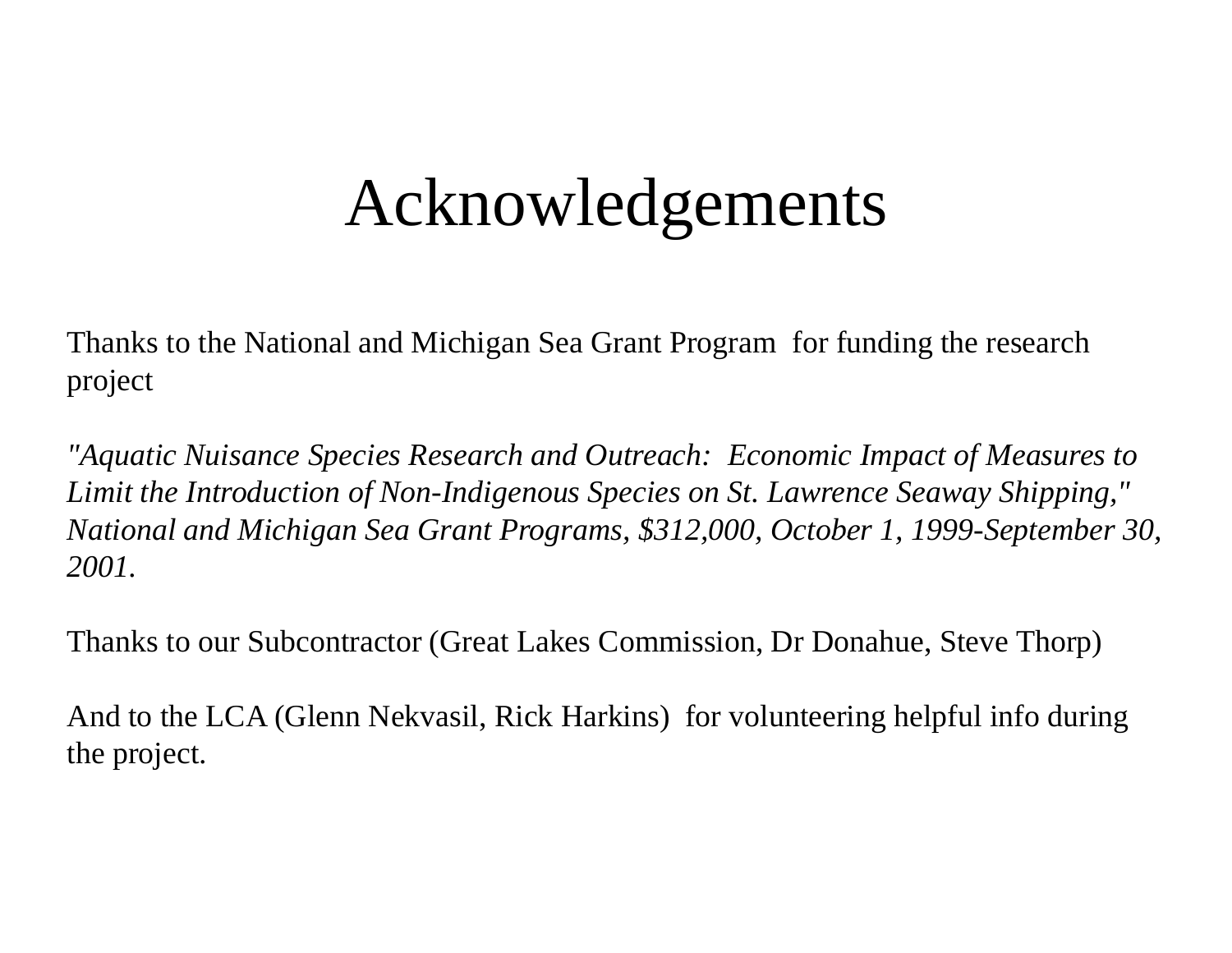### References

Zhiyong Yang and A.N. Perakis, "A Modified Duopoly Game Model in Bulk Commodity Transportation Markets", accepted for publication to International Game Theory Review, September 5, 2005).

A.N. Perakis and Zhiyong Yang, " Evaluation of the Economic Impact of Proposed Non-Indigenous Species Control Measures for the St. Lawrence Seaway Using Multi-Attribute Decision Theory," Maritime Economics and Logistics, Vol. 6, pp. 16-33, 2004. Zhiyong Yang and A.N. Perakis, "Multi-attribute Decision Analysis of Mandatory Ballast Water Treatment Measures in the US Great Lakes", Transportation Research, part D, Vol. 9, 81-86, 2003.

A.N. Perakis and Zhiyong Yang, "Options for Non-Indigenous Species Control and Their Economic Impact on the Great Lakes and St Lawrence Seaway: A Survey," Marine Technology, Vol. 40, Number 1, 34-41, January 2003:

Jude, David, Stoermer, Eugene, Johengen, Thomas, and A.N. Perakis, "Non-indigenous species in the Great Lakes: Ecology, Interactions, Impacts and Future Research Directions", (refereed) presented at the Univ. of Michigan Great Lakes Symposium: Our Challenging Future, Nov. 5-6, 2002. Web Proceedings at http://www.miseagrant.org/symposium/papers.html